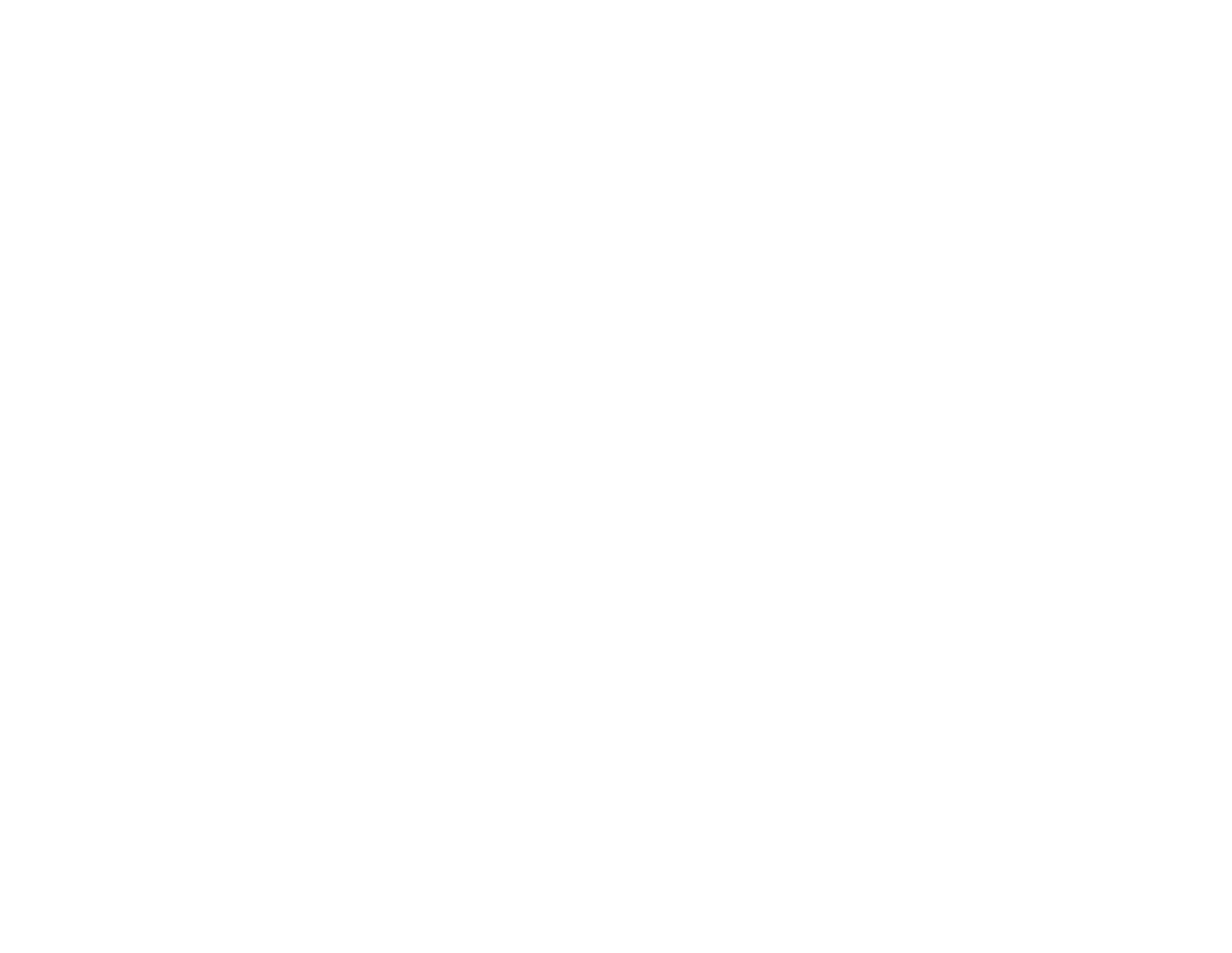Welcome from Mercy Oduyoye

Daughters of Anowa,

Akwaaba, Welcome to Talitha Qumi Centre and to Ghana. Welcome to Africa. Daughters of Anowah, the motherland says Awaa waa etuu – Africa embraces you. You are at Talitha Qumi Centre where and from where has emanated language that is empowering to women. From here the Institute of Women in Religion and Culture has orchestrated and accompanied women's efforts towards gender justice and gender sensitivity.

From here women from the Circle and other faith communities in Africa have gathered the courage and inspiration to face stigmas of all sorts. We have given voice to what violates the theological and faith communities, and persons, including men, and have come to join in singing, God help us live your future today.

Welcome, bein venue, Ekaabo,

Mercy Oduyoye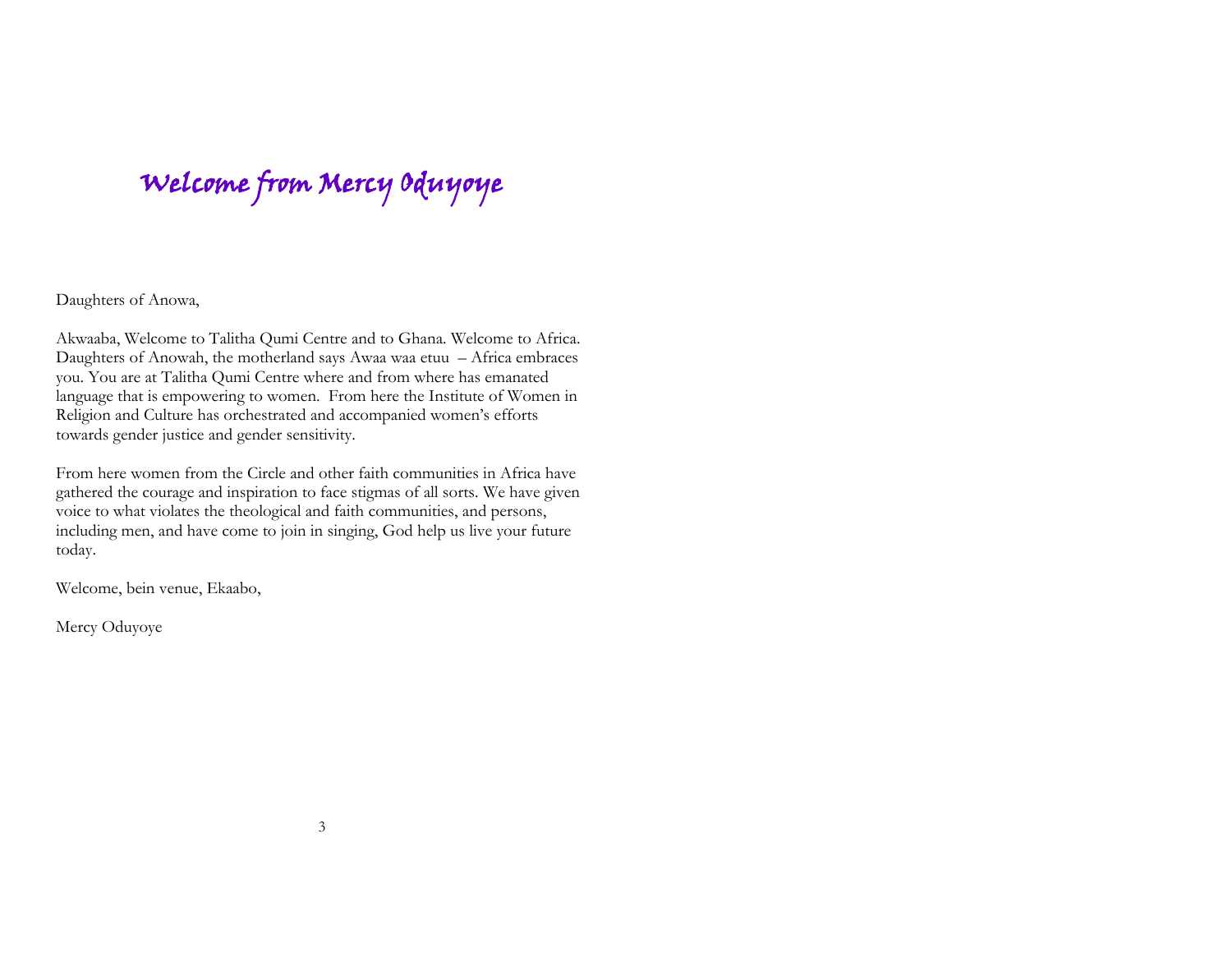# Letter from Conference Coordinators

Dear Conferencing Sisters:

The idea for this gathering came about during spring 2008, when Evelyn L. Parker (as co-chair of the steering committee for the American Academy of Religion's Womanist Approaches to Religion and Society Group) posed this question to the Group: "What programs or emphasis might we consider for the future?"

The roots of this gathering are much deeper, going back to 1989 and earlier, as you will read in the letters of greeting included in this program. Mercy Amba Oduyoye, Brigilia Bam, Musimbi Kanyoro (in Africa), Katie G. Cannon, and Jacquelyn Grant (in the United States) are among the earliest African-descended women to make their voices heard within corridors of religion and theology, and outside those corridors as they engaged issues of the status of women in society. When they began to encounter each other – in Christian denominational meetings, in programs of the World Council of Churches, and in other international contexts – they amplified each other's voices. Several of them helped shape the Ecumenical Association of Third World Theologians (EATWOT), including "irrupting" within EATWOT to develop a women's agenda. In all of their work, these women helped shape what was called a liberation agenda in religion and theology, and made room for generations of women after them to serve in a variety of religious contexts, construct theology, and engage in shaping what it means to study African, African-diasporan, and African-derived traditions within the history of religions. They also were intentional in bringing women with them. Musimbi Kanyoro notes this practice by Mercy Oduyoye in her letter. Many other women can make a similar claim about Auntie Mercy as well as the others.

When Evelyn Parker requested ideas for future Womanist program emphases, Rosetta Ross suggested that the Womanist Consultation engage African women scholars. This captured Evelyn Parker's imagination, and she spoke about it with Mercy Oduyoye, who was visiting in the United States. Auntie Mercy responded, poetically, "At last, it is going to happen."

The vision for this meeting draws on the depth referenced in Auntie Mercy's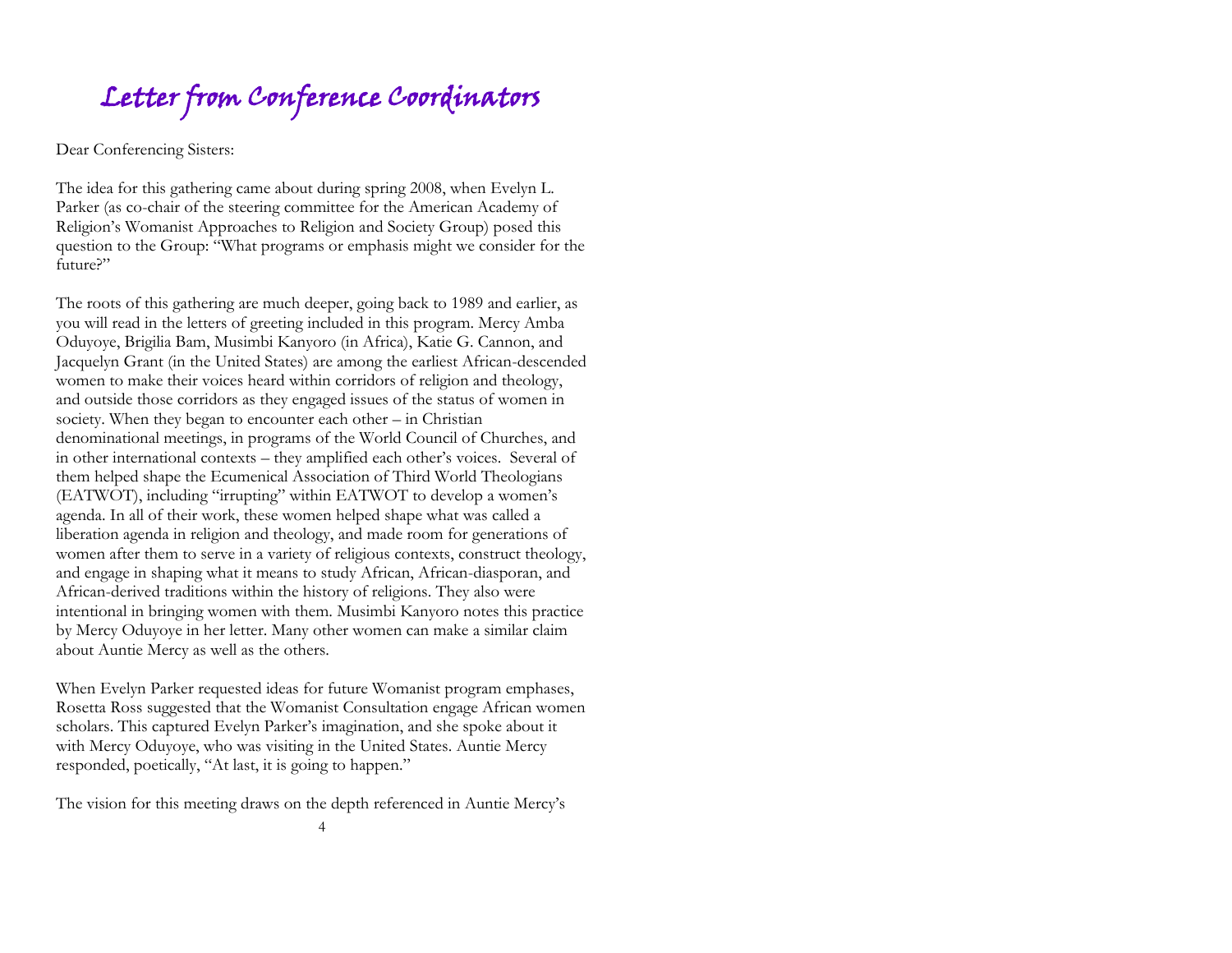"At last." That generation of women who made space in religion and theology were making space for this meeting. In recommending Rose Mary Amenga-Etego (West African coordinator for the Circle of Concerned African Women Theologians) to work on the program committee, Auntie Mercy made a connection back to the Circle's founding in 1989 – where African diasporan women were present.

Although we have been separated from each other, the coordinating committee hopes this very intentional gathering of African and African Diasporic Women in Religion and Theology, "at last," will encourage our collaborative work for African-descended women and African-descended people, and remind us always to enlarge the circle to make room for others.

Mercy Amba Oduyoye Rose Mary Amenga-Etego Evelyn L. Parker Rosetta E. Ross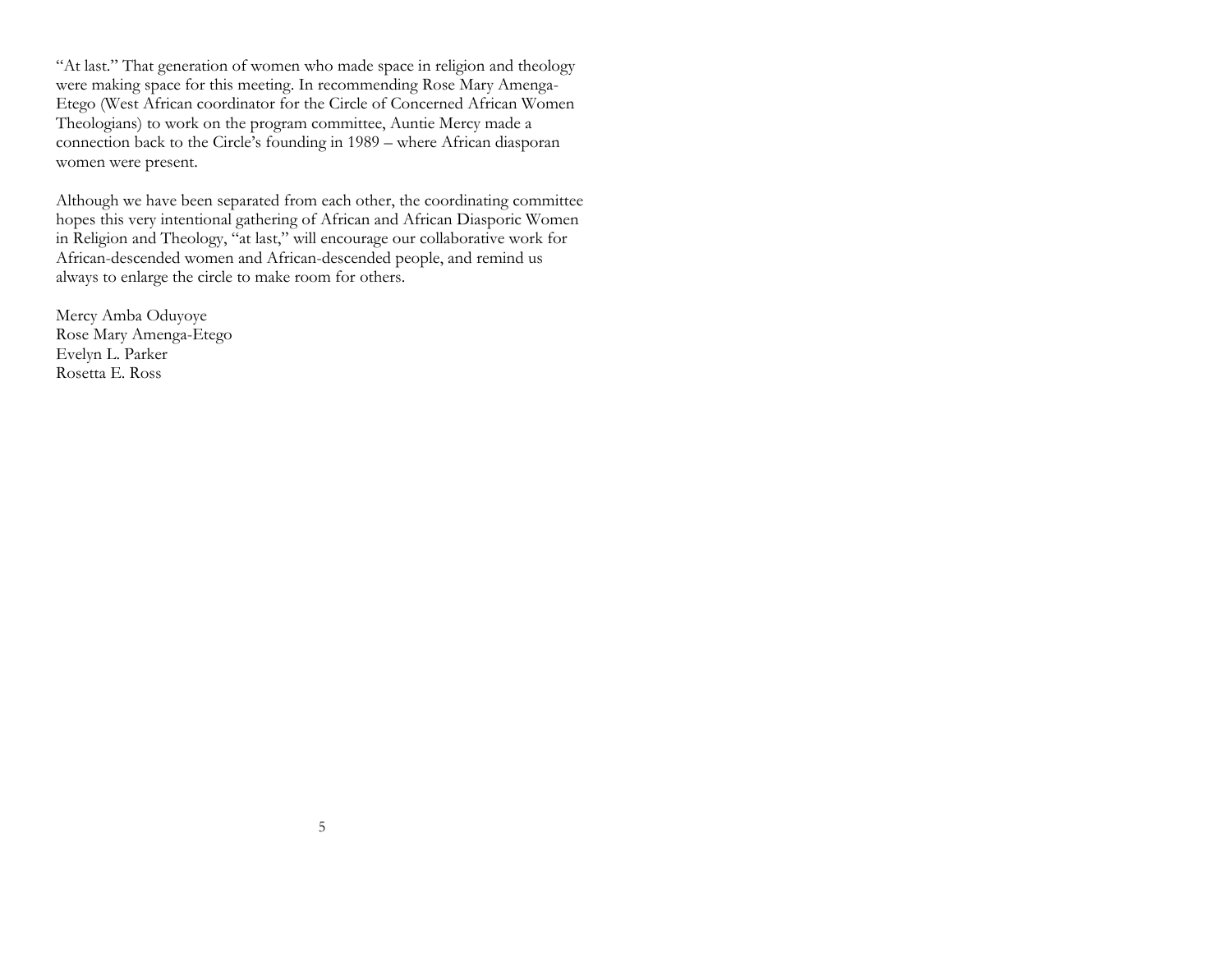Letters of Greeting to Conferees

**Brigilia Bam** 20 June 2012

Dear Friends,

I greet you all who are gathered at the African Diaspora women's conference and am pleased that you are addressing one of the crises that are facing humanity, the issue of violence against women and girls particularly in Africa and its diaspora.

We hope the conference will achieve its objective to build and strengthen collaborations amongst you conferees as well as honour early relationships of those women who had the vision to initiate dialogue, to research, to write and to create an international platform for women advocacy. I am delighted that there is now a young generation of women, who are seeking to continue, sustain and ensure that these critical issues facing women are looked into for generations to come and the voice of the many voiceless women is always heard.

There has been awareness globally on women's repression and this awareness brought about a realization of our humanity. It has also made women acknowledge their own identity that they too are made in God's precious image and should not succumb to patriarchy.

This theme you are addressing is a global pandemic. This pandemic disables and destroys the dignity of the women. The women are viewed as property and remain subservient to men and also unfortunately subservient to other women. The violence leaves deep emotional scars on the victim and has a long term negative impact on the victim's behaviour, physical health, economic and social standing. Violence against women has far reaching consequences in families and communities and studies reveal that the negative impact is deeply felt by children who have been witnesses to this violence. In most cases this violence occurs within intimate relationships either perpetrated by husbands or partners to the women. These children may later manifest long-term negative emotional, social and psychological difficulties.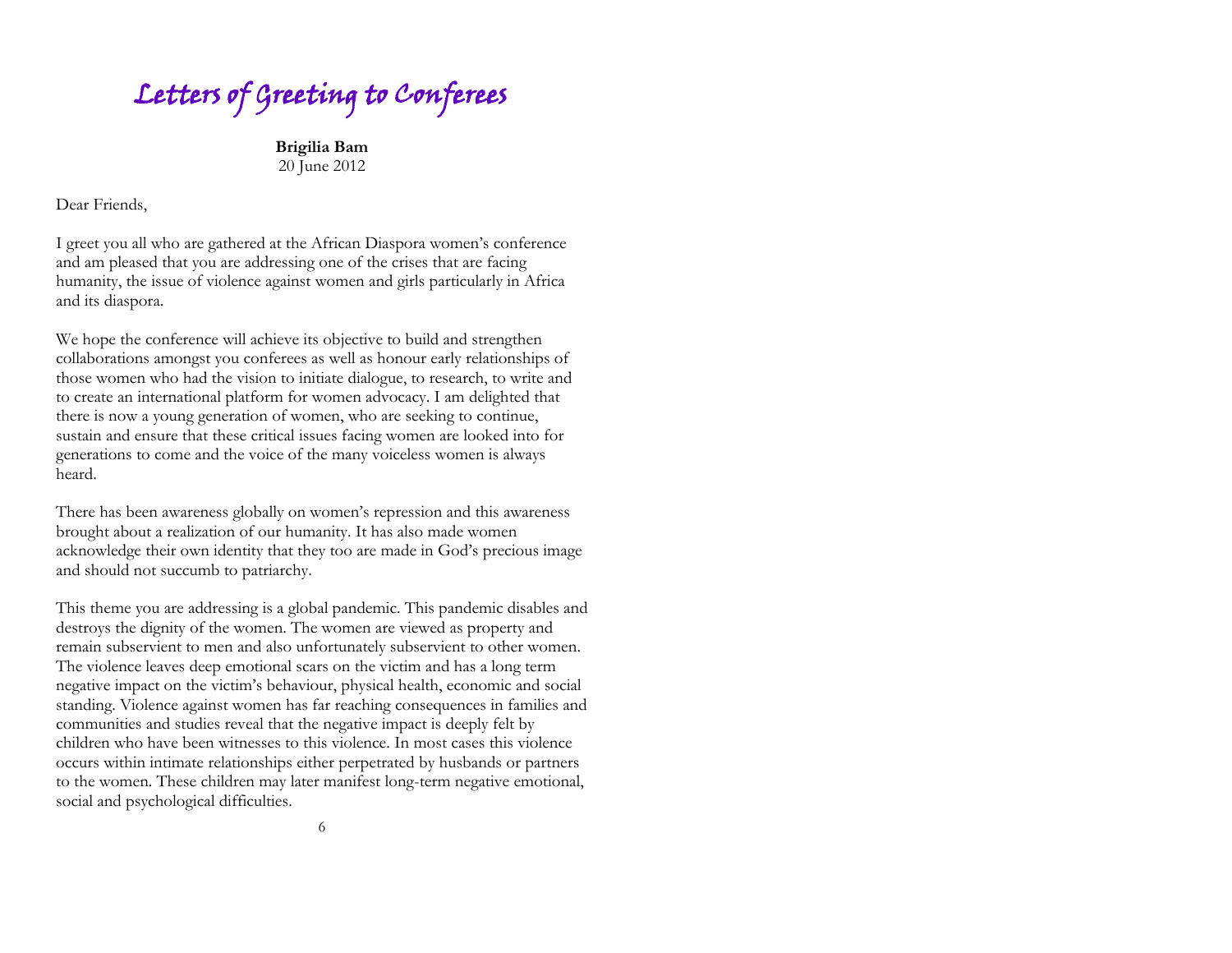It is important to highlight that though violence is commonly associated with physical violence, it manifests in various other forms, e.g. sexual abuse, psychological and emotional abuse, as well as financial abuse. It occurs everywhere, in our homes, workplaces and even churches.

On behalf of the women who led African and African Diaspora women in developing relationship as theologians and religious leaders, I trust you will depart from this conference with a renewed sense of commitment to stand united to prevent violence against women and girls. We must create an environment which ensures that women are empowered and are able to speak freely about this widespread violation of their human rights. Women must continue to be empowered with self-help mechanisms. Legal aids and healing and support centers must be far more widespread especially in rural environments.

I wish you all the best in the conference.

God bless you.

Yours Sincerely,

#### *Brigalia Bam*

Southern African Development Coordination Conference Electoral Commission Forum Former Chairperson of the Independent Electoral Commission Secretary-General, South African Council of Churches, 1988 - 1997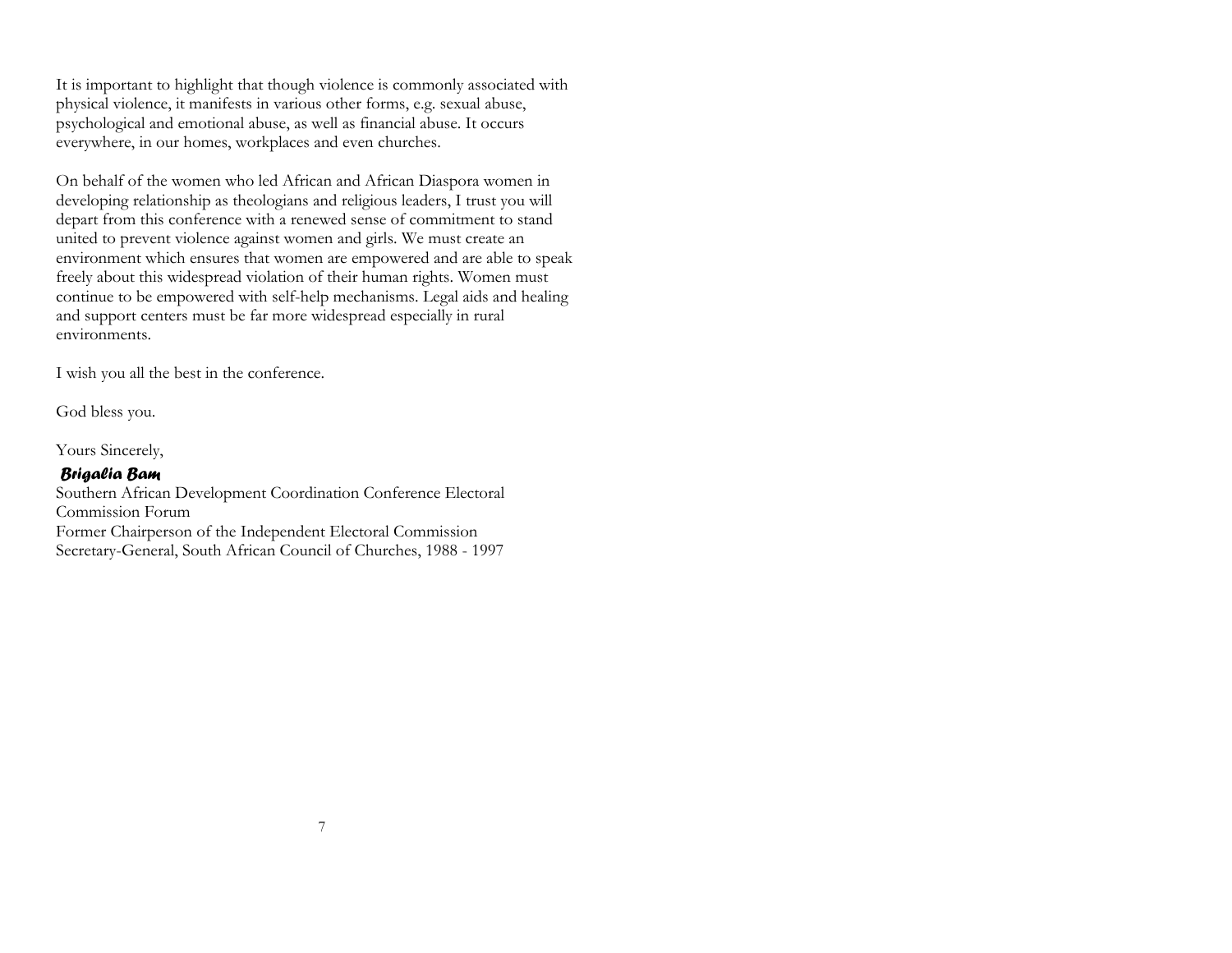**Musimbi Kanyoro** June 10, 2012

Dear Circle Friends,

On the occasion of your meeting in Accra, I send you warm regards, happy thoughts and success in all you do. I am so proud to be a Circle member. I am one of the people who was invited by our sister Mercy Amba Oduyoye to commit to make the circle happen. Her hospitality to me and other women who joined her vision enabled us to be the midwives to the birthing of the Circle. I was a Circle coordinator for 5 years during which we held a large Pan African meeting in Addis Ababa. I have stayed connected to sister Mercy and my interest in the affairs of the Circle will not waiver. I am so proud of the Center that Mercy has built in Accra, and I hope those of you that are attending the conference should take time to honor Mercy for extraordinary leadership which has been a torch for all of us women of Africa. I wanted to be present with you for this meeting, but my job responsibilities did not coincide with the time of the conference. I look to a future when I will be able to be with you all in person.

Best wishes,

Musimbi Kanyoro President and CEO Global Fund for Women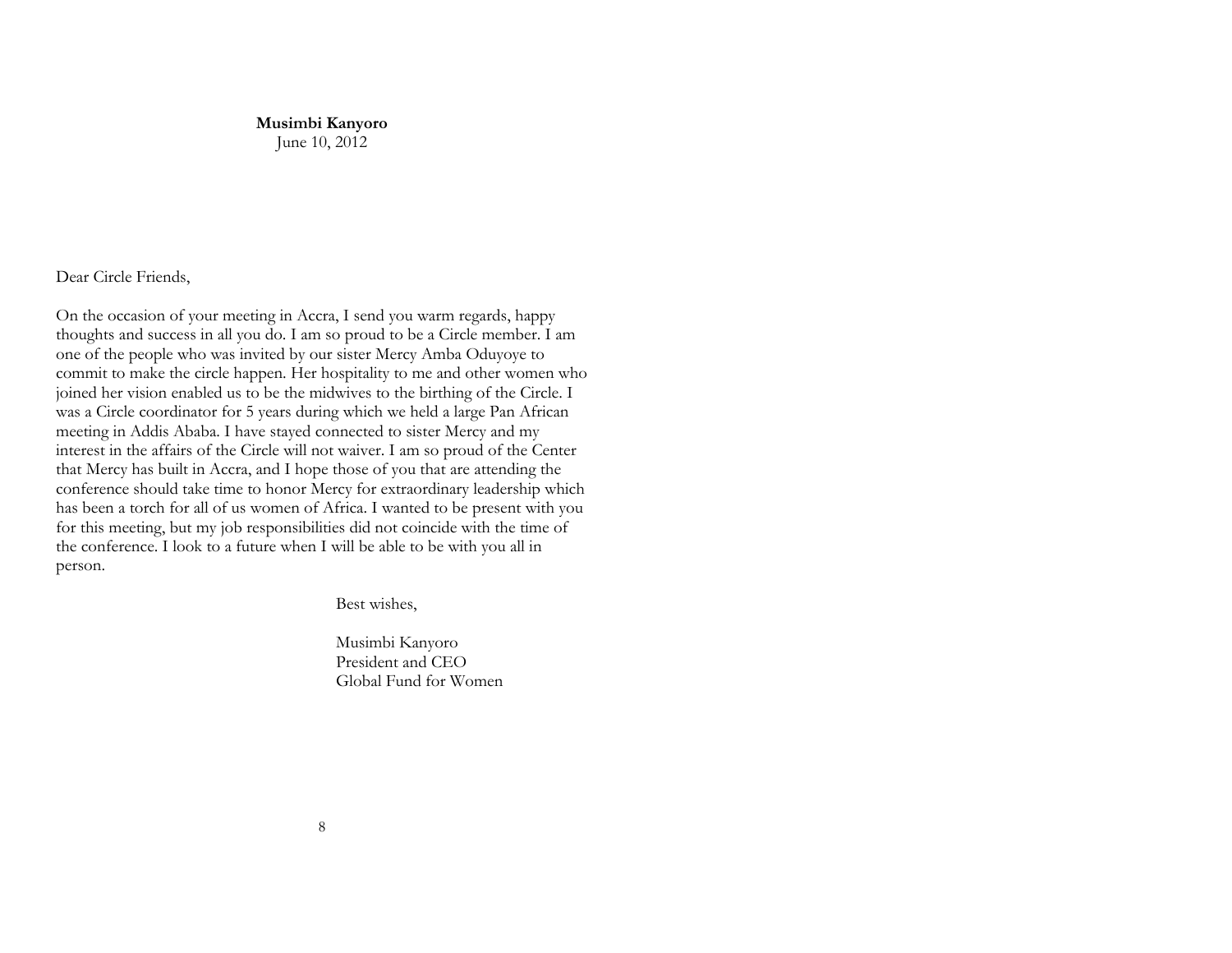#### **Katie G. Cannon** June 7, 2012

Dear Participants in the 2012 African and African Diasporic Women in Religion and Theology Conference:

In September 1989 a festive cloud of women gathered at Trinity College in Accra, Ghana for the inaugural meeting of The Circle of African Women Theologians. Amid the celebrating, we acted as an integrated, intercontinental whole. We lifted up the hard work of African women activists and religious organizations committed to ending subjugation and exploitation. We articulated ambitious goals for extending The Circle's reach throughout the continent of Africa and around the world. Thanks to an invitation from Dr. Mercy Amba Oduyoye, I was truly blessed to be present as one among many in 1989.

Therefore, with this vibrant legacy behind us, I greet you this July in the context of 23 years of significant prophetic witness in the field of women and religion. Your 2012 conference bridges the past with the work of African and African Diasporic women wrestling against socialized norms of religious communities that require women to be faithful servants by conforming to bondage in culture and submission in church.

Being as clear as possible about the impact of theological concepts and symbol systems in our past, present, and future, is essential to living responsibly. In other words, it is virtually impossible to discuss Black women's struggles for freedom apart from the corporeal sacredness in our communal religious formation. Liberation is the aperture of awareness through which women offer new horizons of justice-making possibilities. Together, we are responsible for passing on essential teachings regarding religious rituals and folk-talk of early fore-sisters.

> AKWAABA, The Rev. Katie G. Cannon Professor of Christian Social Ethics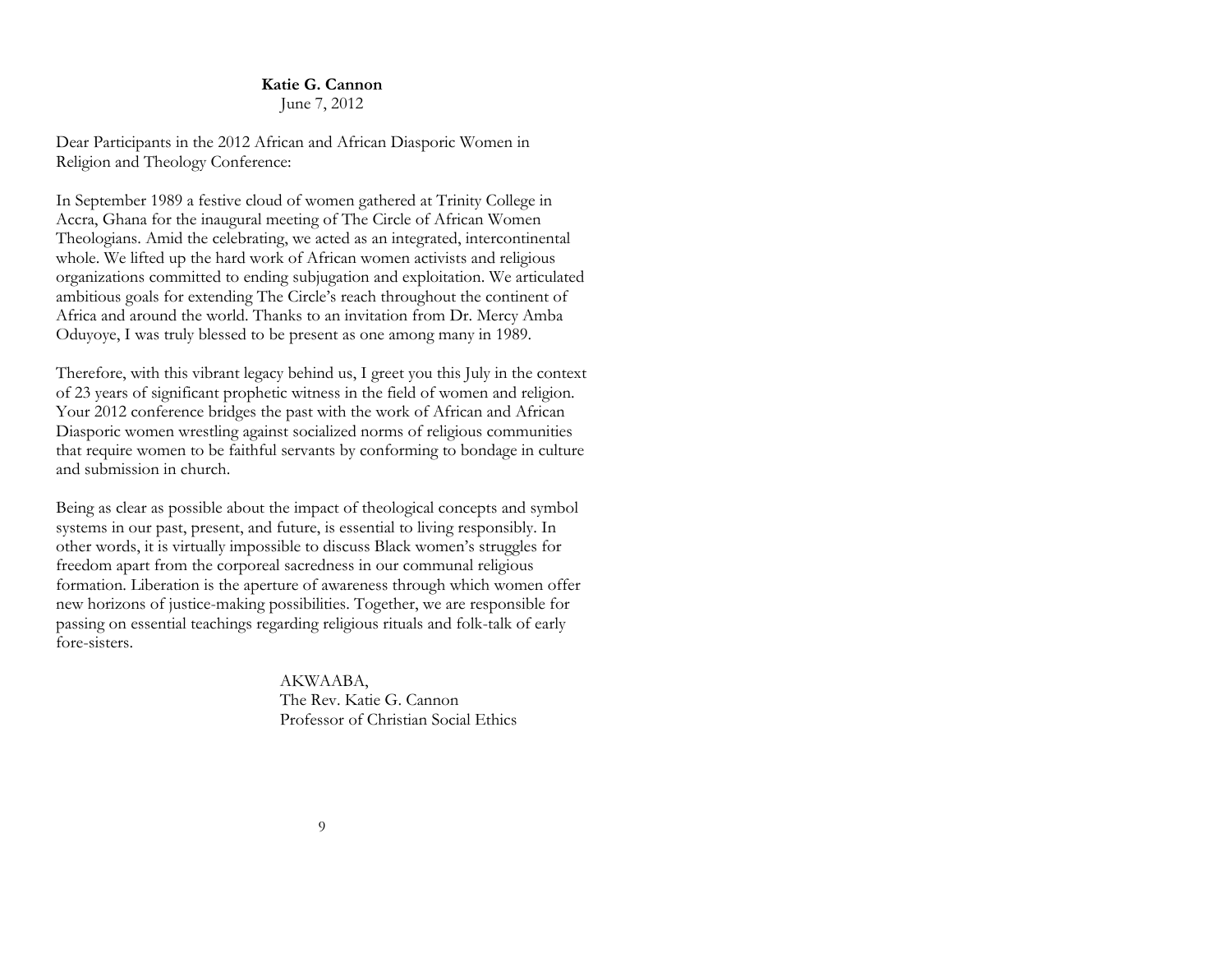#### **Jacquelyn Grant**

The Interdenominational Theological Center 700 Martin Luther King Dr. Atlanta, Georgia 30314-4143

June 25, 2012

To the African and African Diasporic Women in Accra:

The year was 1977; the context was the meeting of the Ecumenical Association of Third World Theologians (EATWOT) in Accra, Ghana. This was an emerging body, having met first in 1974 in Dar es Salaam, Tanzania. The EATWOT methodology involves engaging dialogue among third world peoples beginning with analyses – social, political, economic, cultural, religious – empowering historically oppressed peoples to take seriously their own contexts. Represented were people from Africa, Asia, North America, South America and other places.

One of the workshops listed on the program was "The African Woman and Feminism." I was somewhat surprised at the use of the word feminism…I attended this two-hour workshop. The first 45 minutes of the workshop were spent challenging the use of the word "feminism." Responding to the negative media representations of feminism, women differentiated themselves from western white feminism. Among the many concerns were: African women are not anti-family; African women do not hate African men; and therefore, we are not against men — we love our men. After lengthy discussions along these lines, the decision was to change the title of the workshop to something like, "The African Woman vis-à-vis the African Church and Theology." For balance of the time African women identified their issues: equality in the church and larger society; issues related to family life, including adequate and safe child care especially for the professional African women; selfnaming and self-definition; recognition of women's leadership, etc. Interestingly, they were where many of us were at that time—I'm not a feminist but….(of course always, what followed could be seen as feminist issues, but they were **our** issues).

As we interfaced in subsequent meetings of EATWOT and other places, such as the World Council of Churches (Faith and Order Commission, the Commission on World Missions and Evangelism), and the All Africa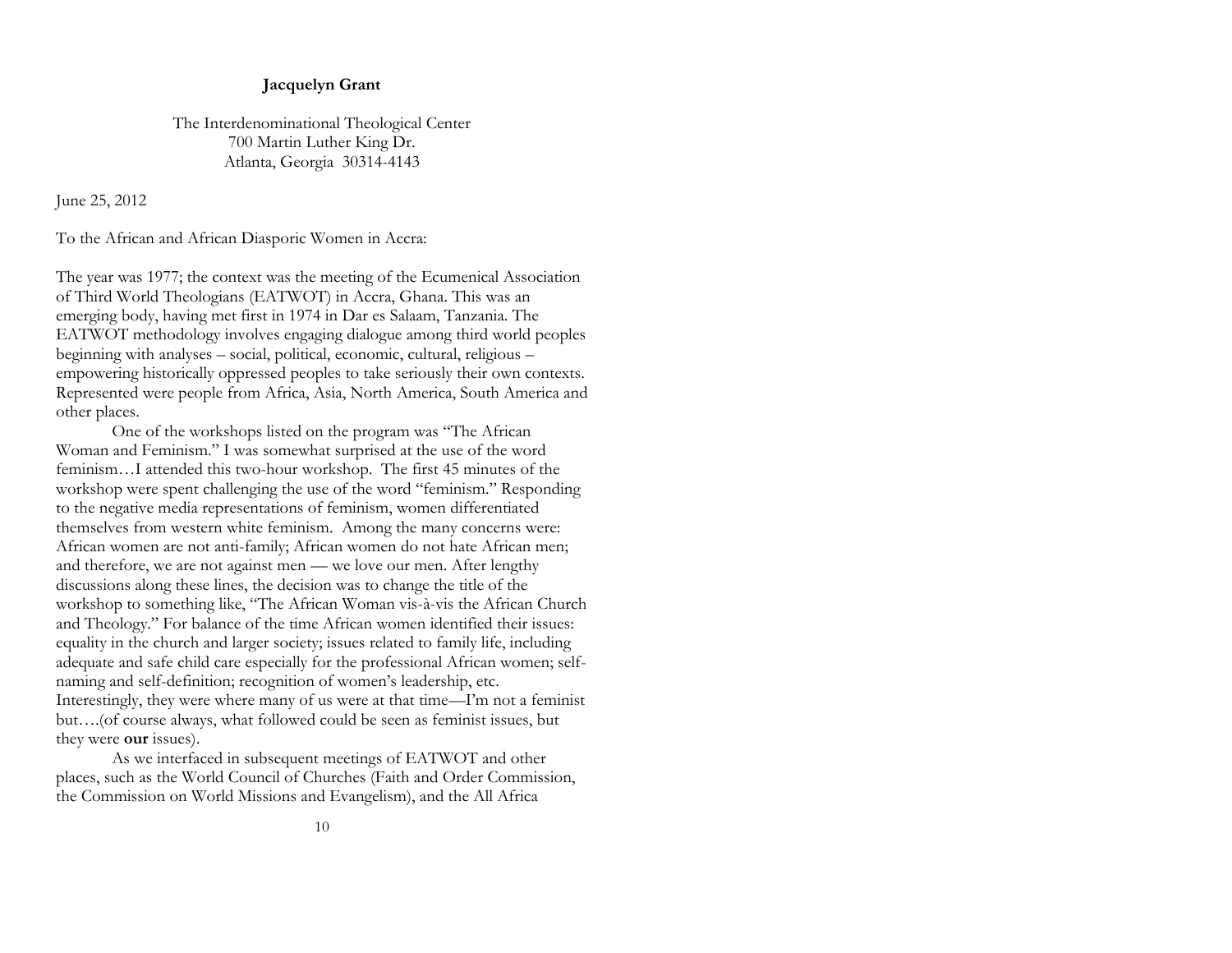Council of Churches, African Women's voices, as other women's voices, grew stronger and stronger.

At an early, if not the first meeting of The Circle, African women demonstrated their capacity to do both external and internal criticism. In one of the workshops, the women wrestled with the issues between professional African women and their household workers, especially female workers. They were willing to speak candidly about their complicity in women's problems regarding this issue. It is therefore commendable that those whose reality can be described as multi-jeopardous are able to challenge the larger evil, while at the same time committing themselves to eliminating discriminatory practices where even women have become perpetrators. Clearly, women are willing and able to deal with real hard questions.

The work of the women in The Circle of Women Theologians has been commendable. Women have been faithful in their challenging of patriarchy, neo-colonialism, racism, classism and other forms of injustice.

Over the years The Circle has grown in numbers and in strength…seeking the empowerment of women on all fronts--social, economic, religious, cultural and political.

This is a timely gathering — **African and African Diasporic Women in Religion and Theology Conference.** The theme is an urgent one*: Hope is as Strong as a Woman's Arms: Mobilizing Amidst Violence against Women and Girls in Africa and its Diaspora.* The Circle has not shunned difficult issues in the past; this theme indicates a continuation in this journey toward liberation.

God's blessings in your time together,

Jacquelyn Grant, Ph.D. Callaway Professor of Systematic Theology Director of Black Women in Church and Society Interdenominational Theological Society Atlanta, Georgia, USA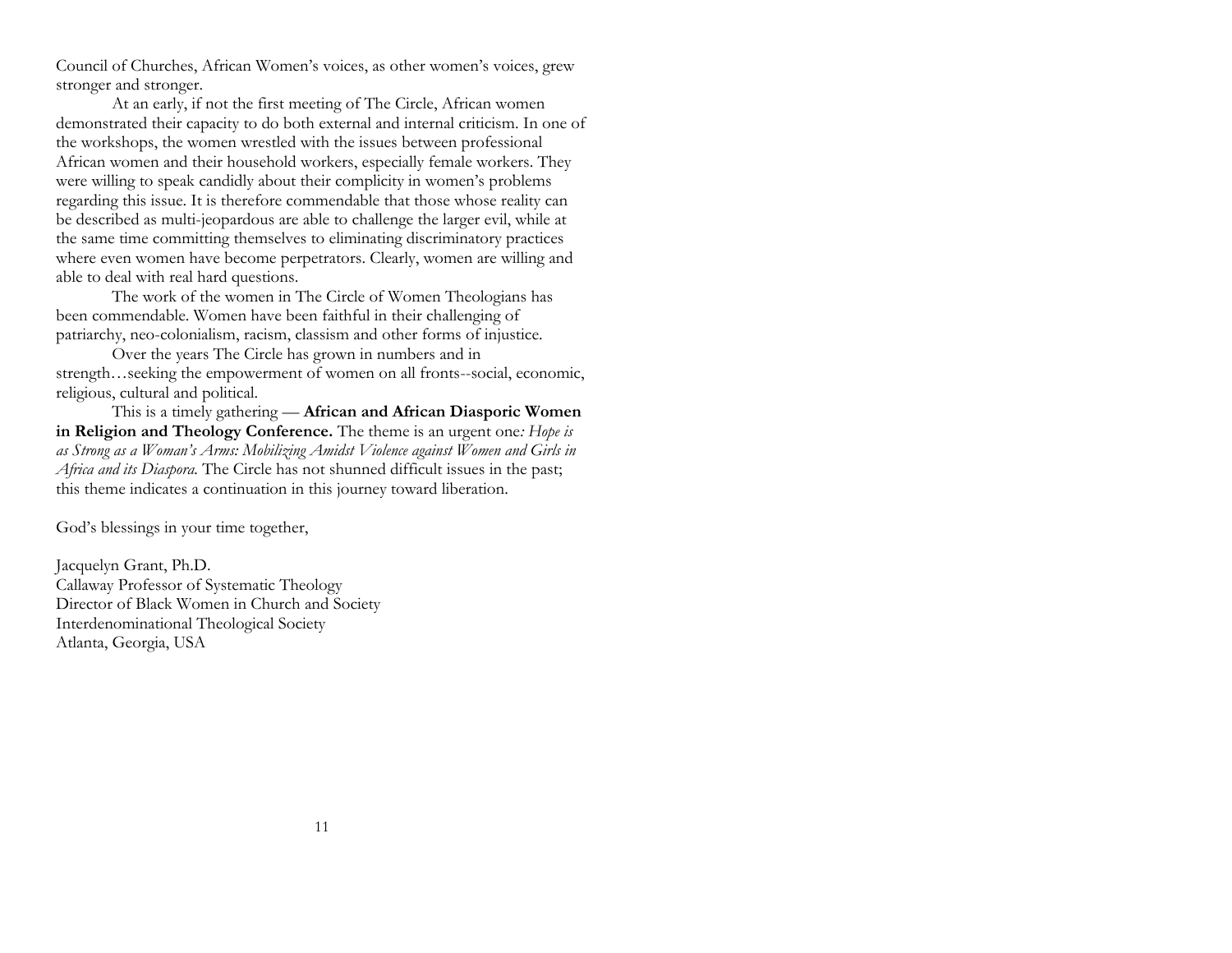Sunday, July 8 **Day of Arrival**

*Participants Arrive and Settle-In*

## 10:00 - 22:00 **Voluntary Activities/Informal Gathering/Sharing** 18:00 **Dinner** *(To accommodate weariness many participants will have after travel, seating is informal with no program.)* 20:00 **Voluntary Activities**

#### 22:00 **Embodied Prayer and Yoga**  Joy Bostic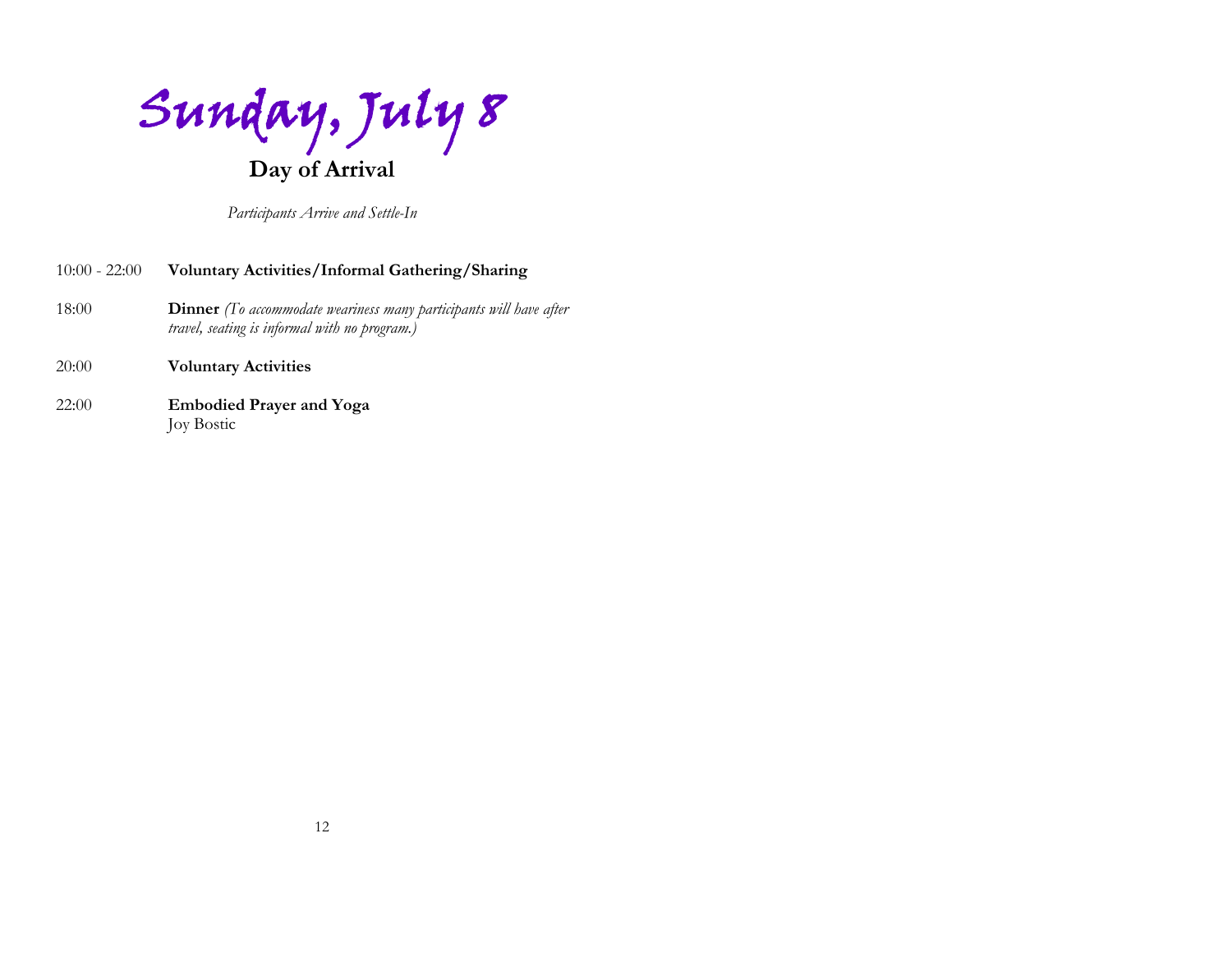Monday, July 9

**Theme: Who Are We? From Where Do We Come?**

| $8:00 - 9:00$ |  |  | <b>Breakfast</b> |
|---------------|--|--|------------------|
|---------------|--|--|------------------|

- 9:00 9:15 **Trip for Yiri Residents to Talitha Qumi Centre Registration at Talitha Qumi Center**
- 9:15 9:25 **Small Group Formation** *(See instructions on page 31.)*

## Session One - Conference Opening

Mistress of Ceremony: Helen Adekunbi Labeodan

9:25 - 10:55 **Opening Ritual**  Leaders: Yatta Roslyn Young, Aisha Abdul-kadr, Eboni Marshall Turman

#### INVOCATION

We invoke you Spirit of unity Transform our divisions and reshape our vision. All of creation, all living beings, Cry in the midst of injustice and brokenness. Spirit of unity Reconcile your people.

We invoke you Spirit of unity, Heal the wounds of our history, Remove from us All that sustain our present divisions Unstop our ears to hear your call for unity.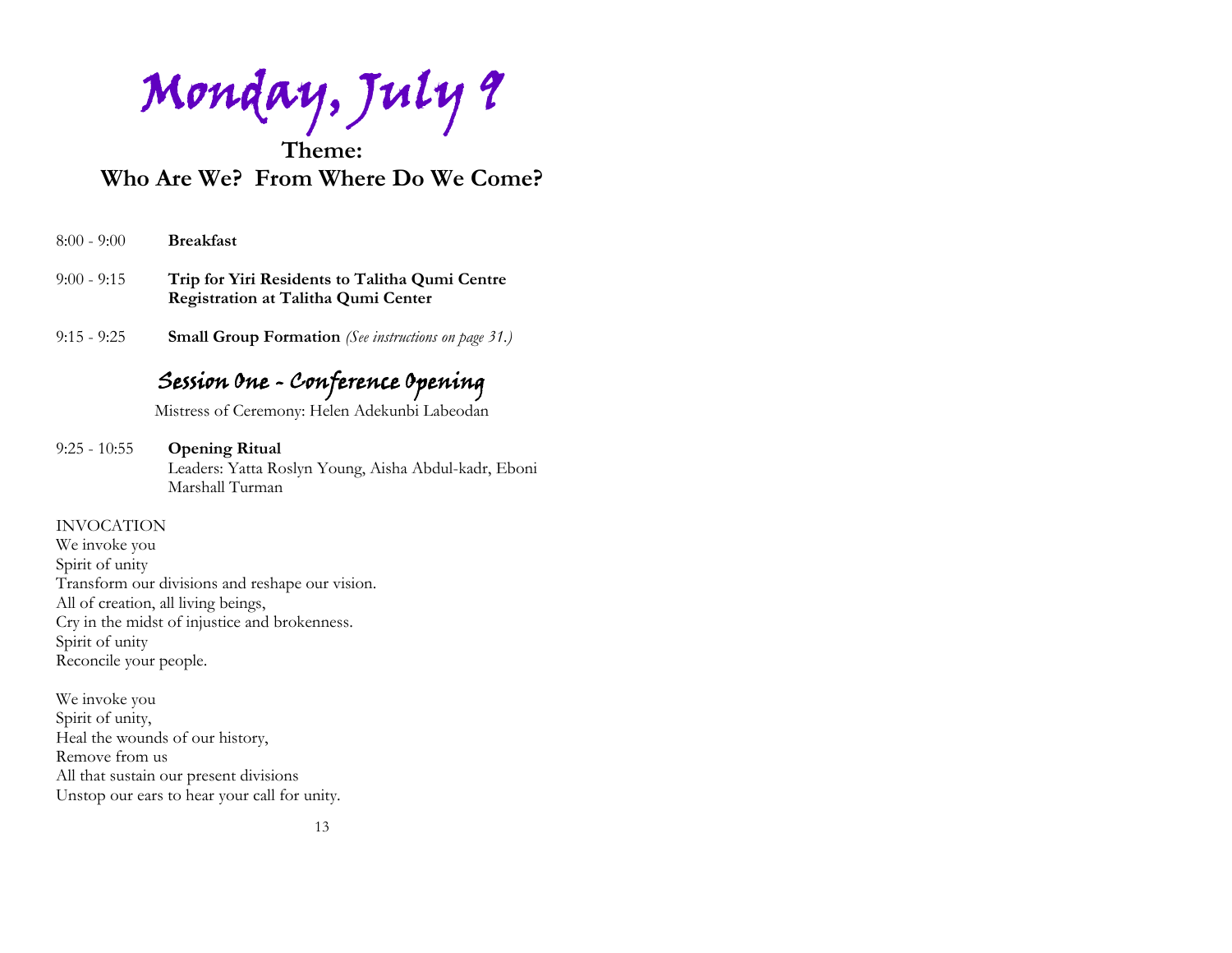Awaken in us the hunger for righteousness. Teach us and lead us into all truth. Spirit of unity Reconcile us with the Triune God. From "We Would Be One" by Mercy Amba Oduyoye

**Leader:** Creating God, blessed are You and blessed is this time and place. Thank You for Your African women gathered here.

**Community:** We are here! Being the women you created! We praise you for creating us. We praise you for the gifts you give us to bring to the world. **Leader:** Reconciling, Redeeming Creator, You are the nurturer of our spirits and the healer of our broken bodies. You are the giver of gifts and the maker of justice.

**Community:** Blazing light of the world, pour out your fire on us gathered here. Make our time together your time.

**Leader:** Light our way. Warm our hearts. Inspire our minds. Touch our tongues. To feel, conceive, and speak a word, Your word to each other, to the world, shared anew through us to bring life to the world and glory to You!

Adapted from the More Light Presbyterians Retreat & Mission Weekend New Orleans, LA, 2006

#### WE REMEMBER THE ANCESTORS

Reader: Rabiatu Ammah *A Reading from Islam* Every soul shall have A taste of death: And only on the Day Of Judgement shall you Be paid your full recompense.

Only [one] who is saved Far and from the Fire And admitted to the Garden Will have attained The object (of Life): For the life of this world Is but goods and chattels Of deception. *The Holy Qur'an* 3:185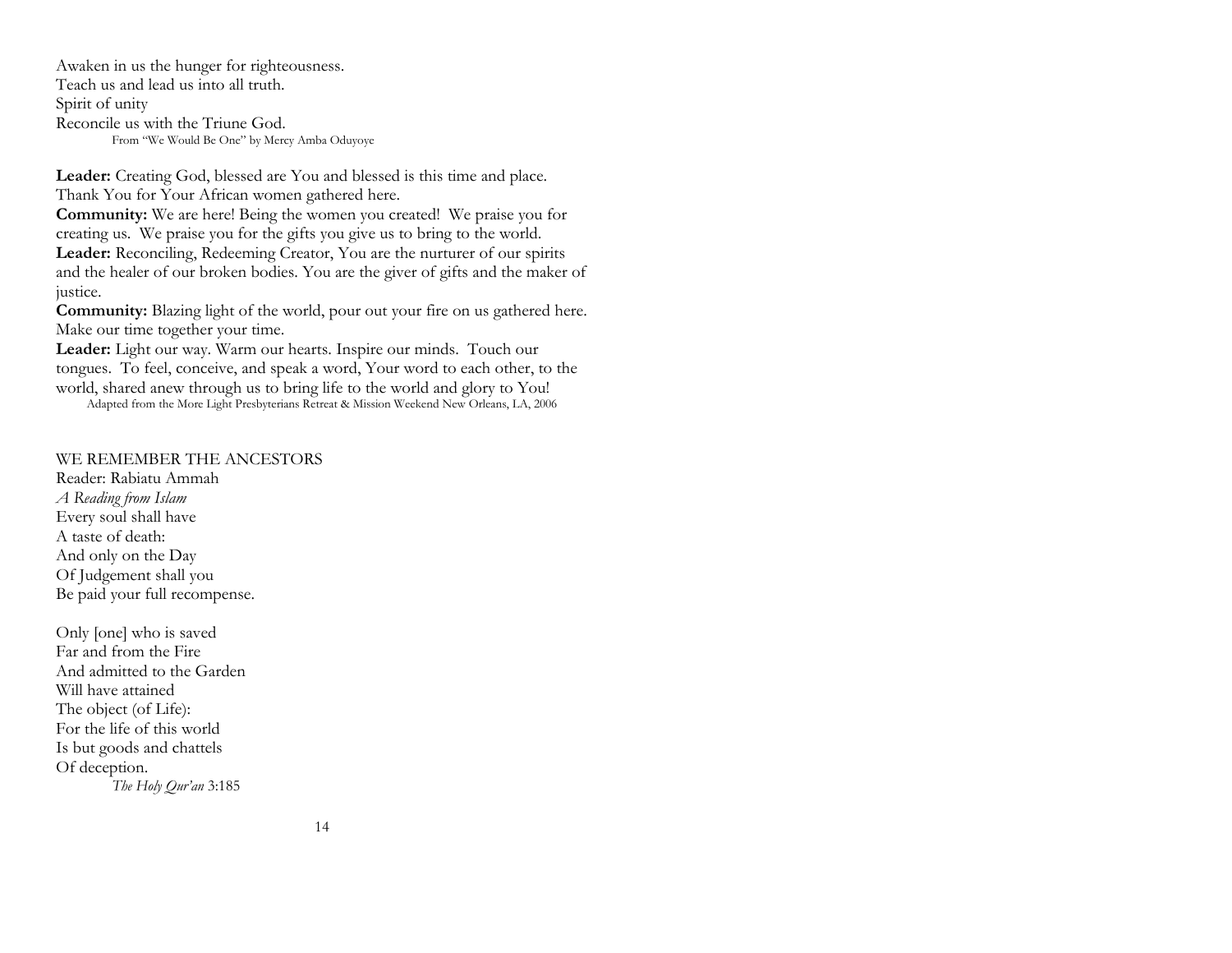"Wherever ye are, Death will find you out, Even if ye are in towers Built strong and high!" *The Holy Qur'an* 4:78

#### *Music*

"Breaths" Listen more often, to things than to beings. Listen more often, things than to beings. 'Tis the ancestors words, when the fire's voice is heard 'Tis the ancestors words, in the voice of the water

Those who have died, have never, never left The Dead are not under the earth. They are in the rusting trees, they are in the groaning woods. They are in the crying grass, they are in the moaning rocks. The dead are not under the earth.

So listen more often, to things than to beings. Listen more often, things than to beings. 'Tis the ancestors words, when the fire's voice is heard. 'Tis the ancestors words, in the voice of the water.

Those who have died, have never never left. The dead have a pact with the living. They are in the woman's birth, they are in the waiting child. They are with us in tho home, they are with us in the crowd. The dead have a pact with the living.

So listen more often, to things than to beings. Listen more often, things than to beings. 'Tis the ancestors words, when the fire's voice is heard. 'Tis the ancestors words, in the voice of the water.

Listen more often, to things than to beings. Listen more often, things than to beings. 'Tis the ancestors words, when the fire's voice is heard 'Tis the ancestors words, in the voice of the water Performed by Sweet Honey in the Rock

**Leader:** We remember our ancestors. As we call their names out loud, they are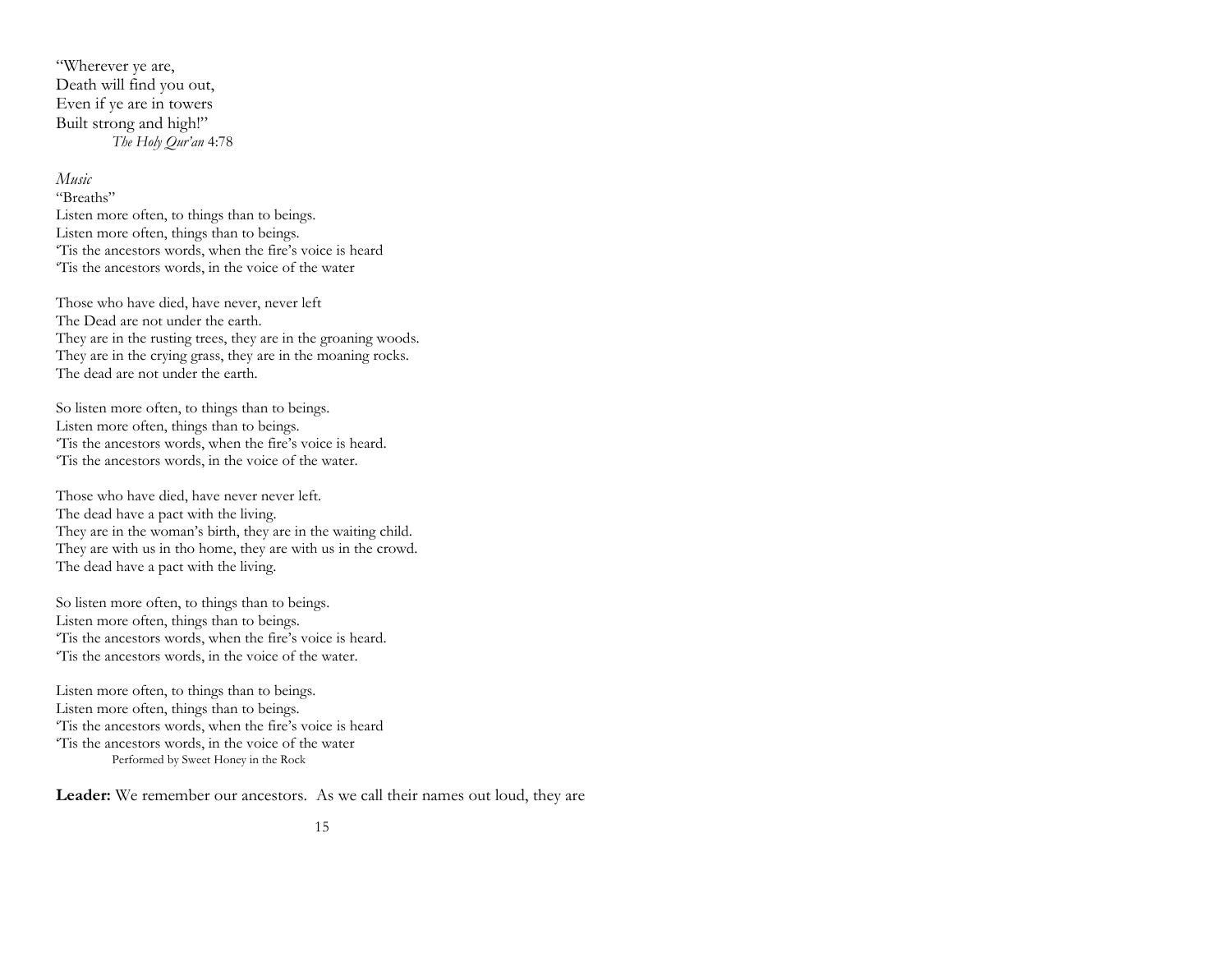with us. *(Members of the community call out the names of ancestors.)*

Leader: We remember our ancestors, as we silently listen to them speak to us. *(A time of silence is observed.)*

**Leader:** We especially remember our departed sister and comrade Ada Maria Isasi-Diaz. I invite you to *breathe* [breathe audibly], and *remember* [gesture]. *(Community participates together in remembering gesture: tapping breast with palm of hand and saying "I remember you in my heart.")*

**Leader:** Remember Ada Maria: "[In Cuba] I felt the same as I feel in the United States: a foreigner. I am caught between two worlds, neither of which is fully mine, both of which are partially mine."

"I was born a feminist on Thanksgiving weekend, 1975, when over one thousand Roman Catholic women met to insist on the right of women to be ordained to a renewed priestly ministry in our church."

"The struggle against sexism in the Roman Catholic Church has been the school where I have learned about feminism, as well as the main arena in which I have carried out my struggle for liberation…."

"Anglo feminists need to understand that as long as they refuse to recognize that power is an intrinsic element of their racism/ethnic prejudice, they will continue to do violence to feminism. As a liberative praxis, feminism has to do with radically changing the patriarchal understandings of power, which are operative even in the feminist movement. Anglo feminists need to remember that, in order to undo patriarchy, we must create societies in which people can be self-defining and self-determining. To achieve that, power has to be transformed and shared."

"True sharing of power leads to mutuality… Mutuality asks us to give serious consideration to what the other is saying, not only to respect it but to be willing to accept it as good for all."

#### **Leader:**

Remember "A Hispanic Garden in a Foreign Land" Remember: "Solidarity: Love of Neighbor in the 1980s" Remember: "Mujeristas: A Name of Our Own" Remember: "Hispanic Women in the Roman Catholic Church" Remember: "Creating a Liberating Culture, Latinas' Subversive Narratives"

**Leader:** Remember Ada Maria: "Solidarity must replace charity as the appropriate Christian behavior – ethical behavior – in our society today. ...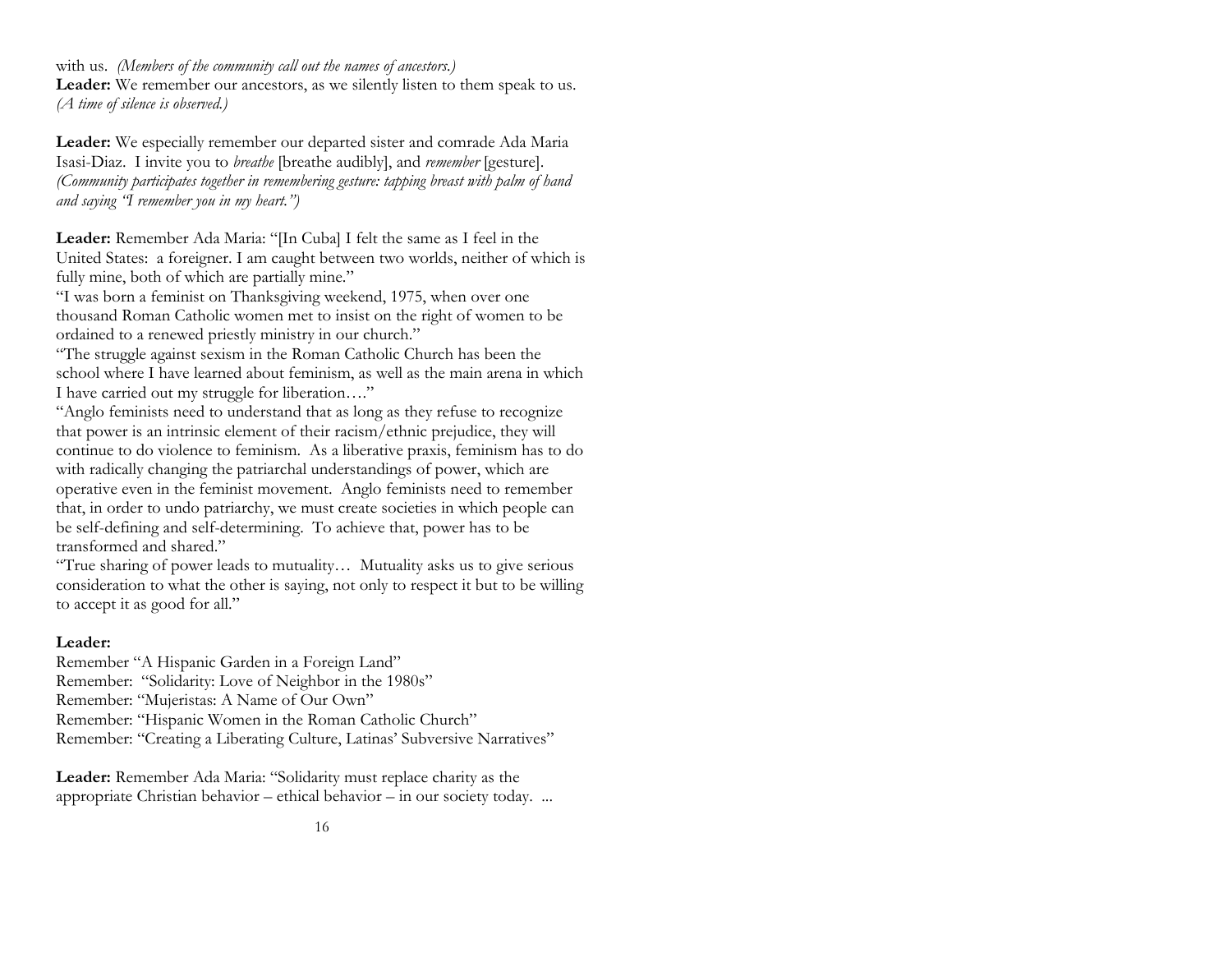Charity, the word we have used most often when talking about love of neighbor, has been implemented mainly by giving of what we have in abundance, a one-sided affair. ... I do believe ... that giving is an ethical behavior today only if it is understood and carried out within the context of solidarity. ... Solidarity has to do with understanding the interconnections among issues and the cohesiveness that needs to exist among the communities of struggle. ... Solidarity moves away from the false notion of disinterest, of doing for others in an altruistic fashion. Instead it is grounded in 'common responsibilities and interests,' which necessarily arouse shared feelings and lead to joint action. The true meaning of solidarity can be best understood if it is broken down into its two main interdependent elements: mutuality and praxis."

#### **Leader:**

Remember: *En La Lucha/In the Struggle: Elaborating a Mujerista Theology* Remember: *La Lucha Continues: Mujerista Theology* Remember: *Mujerista Theology: A Theology for the 21st Century*  Remember Ada Maria *(A tree is planted in memory of Ada Maria Isasi-Diaz.)*

Those who have died have never never left The dead have a pact with the living They are in the woman's breast They are in the wailing child They are with us in the home They are with us in the crowd The dead have a pact with the living.

**Leader:** We remember our ancestors. We gather strength from their presence with us. We subvert patriarchy. We resist sexism and racism. We grow in mutuality and collaboration. We inherit our mothers' gardens.

Adapted from Remembering Letty by Marjorie Procter-Smith written for the AAR Womanist Approaches Group, 2007

17 WE COMMIT TO OUR WORK TOGETHER Reader: Elizabeth Amoah *A Reading from African Traditional Religions*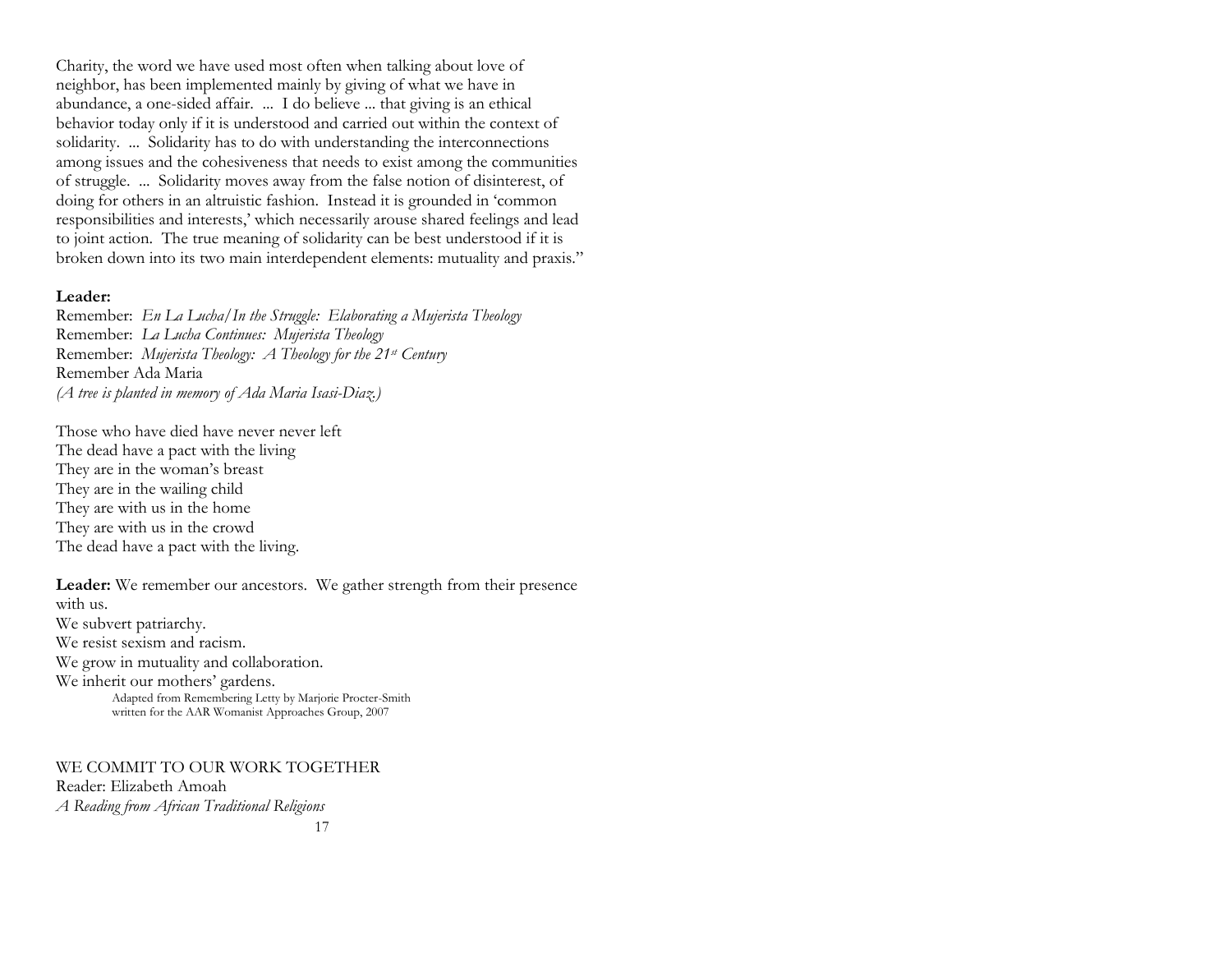#### *A Reading from Christianity*

So Tamar took the cakes she made, and brought them into the chamber to Amnon her brother. But when she brought them near him to eat, he took hold of her, and said to her, "Come, lie with me, my sister." She answered him, "No, my brother, do not force me; for such a thing is not done in Israel: do not do anything so vile! As for me, where could I carry my shame? And as for you, you would be as one of the scoundrels in Israel. Now therefore, I beg you, speak to the king; for he will not withhold me from you." But he would not listen to her, and being stronger than she, he forced her and lay with her. *The Bible* 2 Samuel 13:10b-14 (NRSV)

When the sabbath was over, Mary Magdelene, and Mary the mother of James, and Salome bought spices, so that they might go and anoint him. And very early on the first day of the week, when the sun had risen, they went to the tomb. *The Bible*, Mark 16:1-2 (NRSV)

**Leader:** We remember the African-descended women who have been raped, beaten, emotionally abused. They are our mothers, sisters, aunties, and grandmothers. They are us. In silence and aloud, we invoke their names. We draw strength and purpose from their cries. *(The community names – silently OR aloud – African-descended women who have experienced violence.)* 

**Leader:** God calls us to remember and to act. We gather to prepare ourselves. **Community:** We gather to prepare ourselves.

*Music* "Siyahamba"/ "Marching in the Light of God" Melanie Harris, song-leader

| Siyahamb' ekukhanyen' kwenkhos', |
|----------------------------------|
| Siyahamb' ekukhanyen' kwenkhos', |
| Siyahamb' ekukhanyen' kwenkhos', |
| Siyahamb' ekukhanyen' kwen-,     |
| Khanyen' kwenkhos',              |
| Siyahamba, hamba,                |
| Siyahamba, hamba,                |
| Siyahamb' ekukhanyen' kwen-,     |
| Khanyen' kwenkhos'.              |
| Siyahamba, hamba,                |
| Siyahamba, hamba,                |
| Siyahamb' ekukhanyen' kwenkhos'. |

"We Are Marching in the Light of God" We are marching in the light of God, We are marching in the light of God, We are marching in the light of God, We are marching in the light of, The light of God, We are marching, marching, We are marching, marching, We are marching in the light of, The light of God, We are marching, marching, We are marching, marching, We are marching in the light of God. South African Victory Song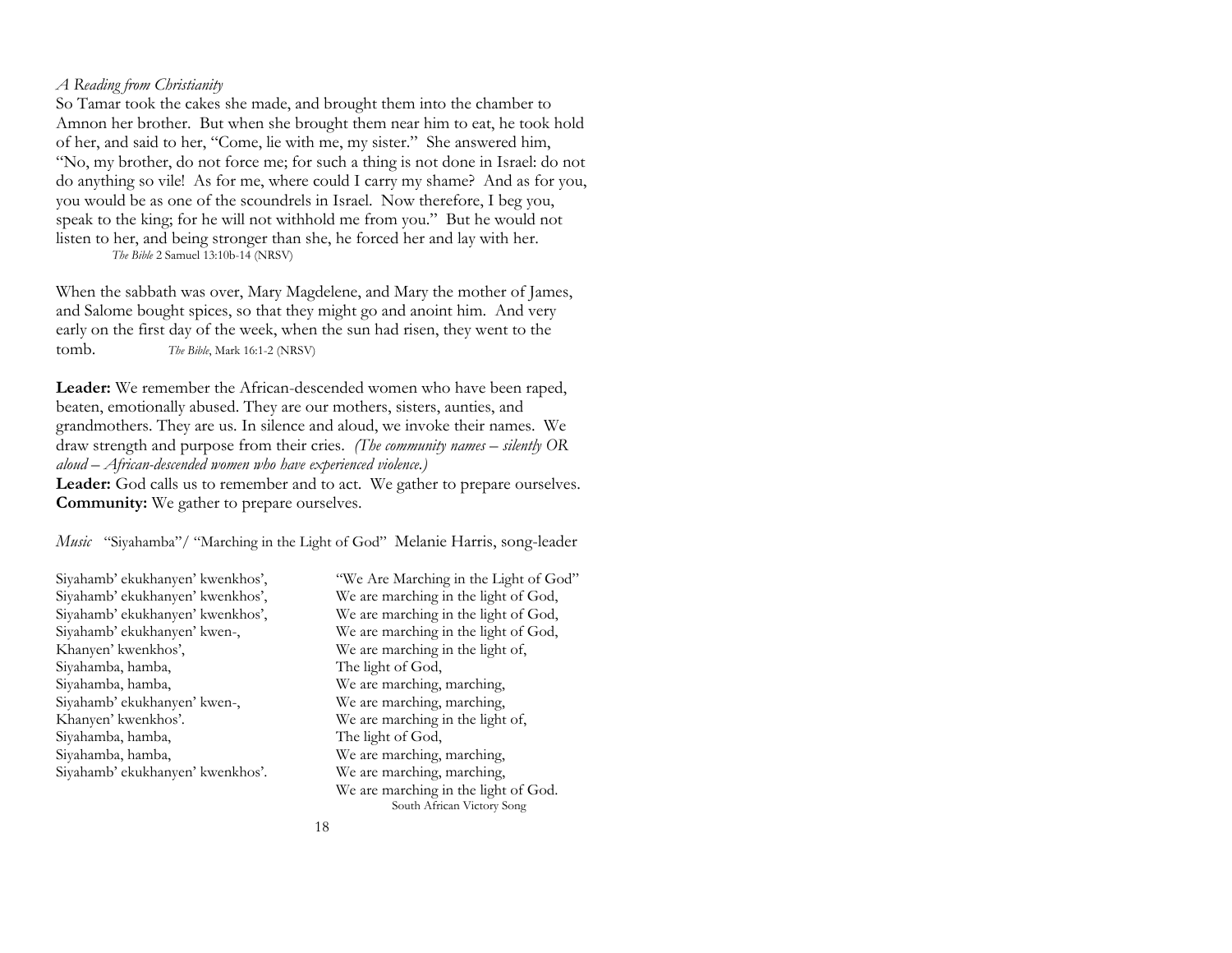#### **Leader:**

I know women. I know that women are strong. The strength of women Does hold the world in place; The strength of women Is the flexible approach to the world. The strength of women Is the solid hope for [religion]. Women, hang on! Survive! And the world will survive.

I know women. Women of great strength and resilience Firm in determination Excelling in cooperation Deficient in competition. Announcing and denouncing, Matching rhetoric and work at home, With cries for peace and justice, They're praising and giving glory to God For self-acceptance and self-worth. Probing and learning, Saying, telling and retelling.

I know some women, Women Who are simply human, TRULY, TRULY HUMAN Mercy Amba Oduyoye, "Know Some Women"

**Leader:** We are these women! **Community:** We are these women, indeed!

(*After ritual, the gathered community returns to the meeting room inside.*)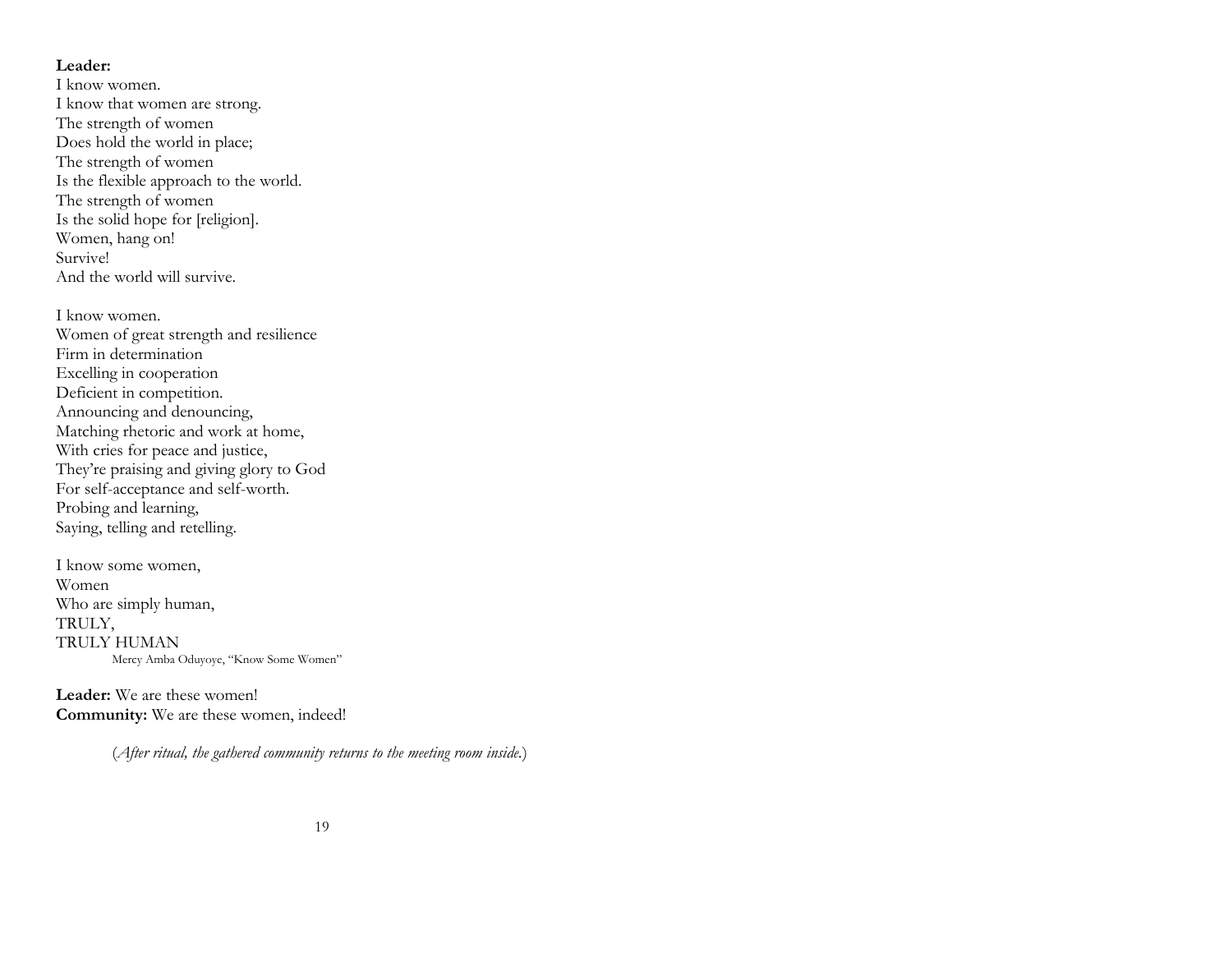| $9:55 - 10:25$  | Who Are We? From Where Do We Come? Who Are Our<br>People?                   |
|-----------------|-----------------------------------------------------------------------------|
|                 | (To introduce ourselves to each other, we will spend time listening to each |
|                 | person answer the following: (1) W hat is my name? (2) From where did I     |
|                 | come? (3) What is/ are the name(s) of family member(s) – alive or           |
|                 | $descased - who I$ am remembering or thinking of as I come to participate   |
|                 | in this meeting. After each person completes her introduction, the          |
|                 | community will respond with "Ashe!")                                        |
| $10:25 - 10:40$ | Greetings                                                                   |
|                 | Greeting from President of Trinity Theological College                      |
|                 | Greeting from Domestic Violence Unit of the Police Service                  |
|                 | Greeting from Ghana Ministry of Women and Children's                        |
|                 | Services                                                                    |
| $10:40 - 10:50$ | Call to Purpose/Action                                                      |
|                 | Evelyn L. Parker                                                            |
|                 | Rose Mary Amenga-Etego                                                      |
|                 | Fatima Sulemanu                                                             |
|                 | Rosetta E. Ross                                                             |
| $10:50 - 11:05$ | <b>Break</b>                                                                |
| $11:05 - 12:30$ | <b>Opening Keynote Address</b>                                              |
|                 | Introduction of Segment Chair:                                              |
|                 | Joyce Boham                                                                 |
|                 | Chair: Nana Amba Eyiaba                                                     |
|                 | Krontihemaa of the Oguaa Traditional Area                                   |
|                 | Keynote Address - "There Is Something in the Heavens:                       |
|                 | Mobilizing Amidst Violence against Women and Girls in                       |
|                 | Africa and Its Diaspora"                                                    |

Conversation/Q&A led by Chair Eyaba

Mercy Amba Oduyoye

12:30-14:00 **Lunch/Break**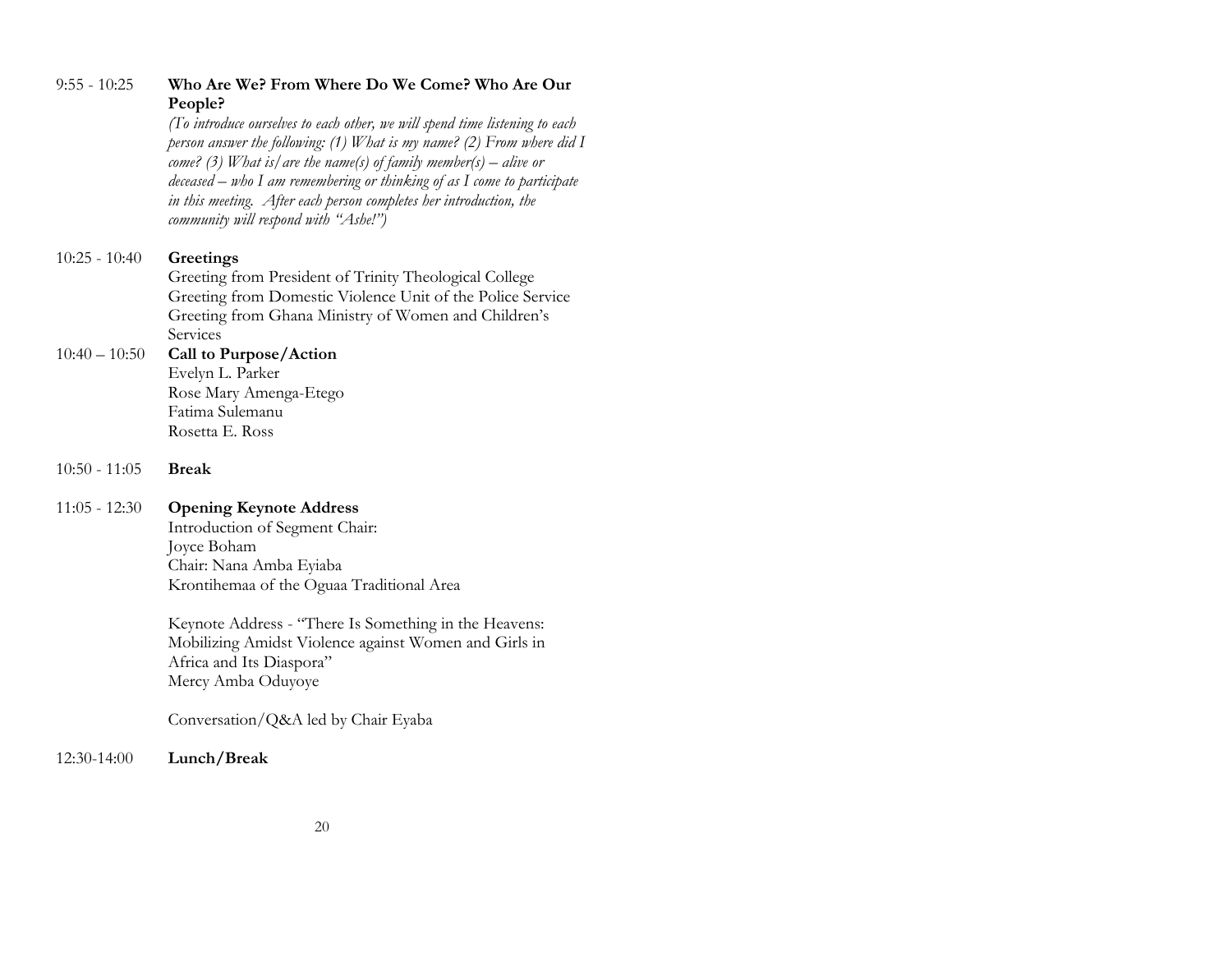## Session Two - Day One Small Group Processing

Mistress of Ceremony: Angela Denise Sims

#### 14:00-15:00 **Small Group Convening**

*(Group facilitator/convener should ask each member to complete the following sentence: "I heard \_\_\_\_\_\_\_\_\_ say \_\_\_\_\_\_\_\_\_\_\_\_. This connects with my concern about \_\_\_\_\_\_\_\_\_\_\_\_\_\_\_\_\_\_\_\_." After each member has spoken convener facilitates the group's continuing discussion. Each small group should identify a scribe to compose a listing of five important things they heard during session one, and a listing of particular concerns participants – one per participant – bring to the conference. Lists should be written on one page and handed in to MC.)*

15:00-15:30 **Break**

#### 15:30-16:30 **Small Group Action Planning**

*(Group conversation continues, discussing action plans, specifically, how to get most from the conference. A potential guiding question is "How can time we spend together enrich our local work?" Small groups formulate responses to share in plenary. Responses should be more/other than talking or reading. Total group presentation to plenary, including participant concerns and action plans, should not exceed five minutes.)* 

- 16:30 17:30 **Small Group Reports to Plenary** *(Five minutes for each group.)*
- 17:30 17:35 **Closing Reflection, Summary of First Day**
- 17:45 17:55 **Logistical Instructions, Announcements, Check-In on Meeting Processes, Reminder to All to Write Ideas on "Idea Board," Reminder to All to Review Forum Theater Technique for Tuesday**
- 17:55 18:00 **Coordinators Gather**
- 18:00 18:15 **Return Trip for Residents of Yiri Lodge**
- 18:15 **Dinner/Free Time**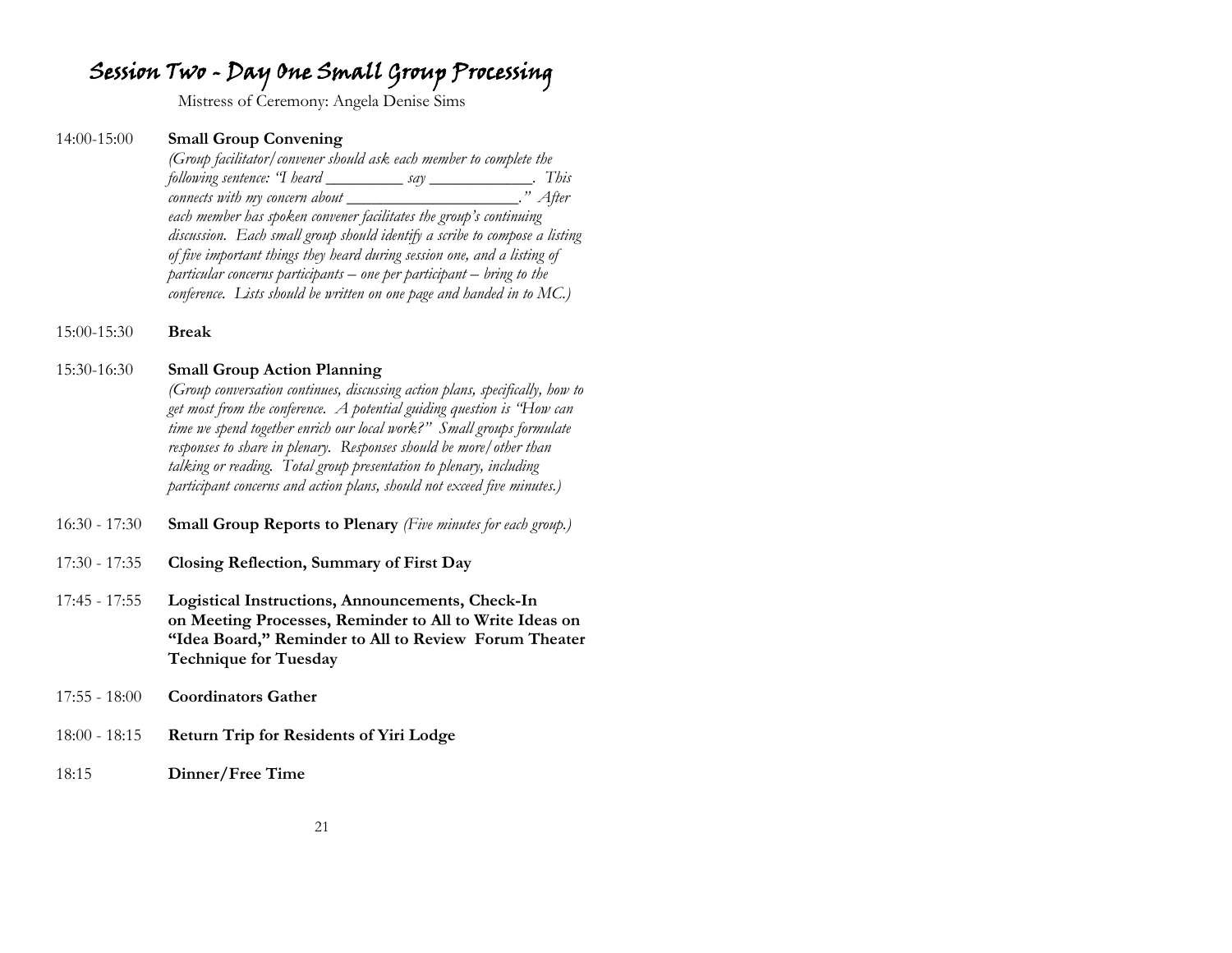Tuesday, July 10

**Theme: Hope in Times of Hopelessness**

#### 5:30 - 7:30 **"Hope March"**

*(To make our presence known in the community, conferees will march with placards and singing, leaving Yiri lodge, going through the main campus, into the township and then return to Yiri lodge.)*

- 8:00-9:00 **Breakfast**
- 9:00-9:15 **Trip for Yiri Residents to Talitha Qumi Centre**
- 9:15 9:25 **Small Group Formation** *(See instructions on page 31.)*

## Session Three - Hope and Resources for Hope

Mistress of Ceremony: Evelyn Ahin Sam

#### 9:25-10:45 **Morning Plenary - Sources and Resources** Chair: Celestina Isiramen

Morning Plenary Address - "Rethinking Indigenous Africana Sources of Womanist-Feminist Activisms in the 21st Century" Dianne Diakitè

Conversation/Q&A led by Chair Isiramen

#### 10:45-11:00 **Cocoa Break**

#### 11:00-12:30 **Mid-Morning Group Discussion**

*(Convener should lead group in responding to the following: What does "indigenous" mean from my location? What indigenous practices and sources do we regularly engage that can bring hope? What are stumbling blocks to accessing and using indigenous sources? Each group should*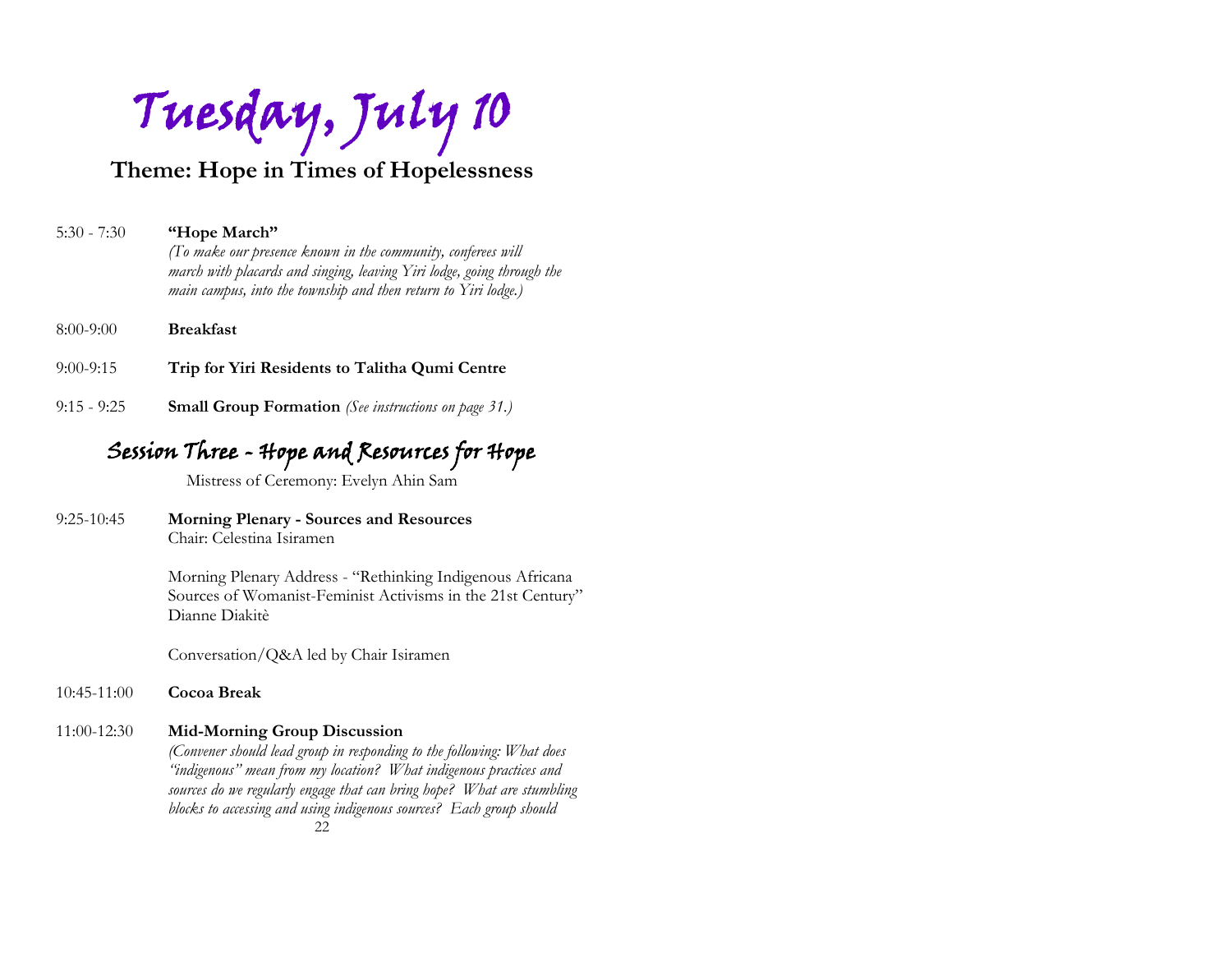12:30-14:00 **Lunch/Break**

# Session Four - Case Studies and Responses

Mistress of Ceremony: Beverly Wallace

- 14:00-15:45 **Case Studies of Violence against Women and Girls** Nasiba Tahir - Violence against Women Sylvia Owusu-Ansah - Girl/Child Trafficking Diana Abbey Mensah - *Trokosi*
- 15:45-16:00 **Cocoa Break**
- 16:00-17:00 **Evening Group Discussions of Case Studies** *(MC will assign each group a case. Groups should use the forum theater*

*technique – see page 31 – to act out cases AND to act out a strategy that includes use of indigenous resources to respond to the problem. Groups will repeat acting out the case and response to the case in plenary. Each group's presentation should not exceed six minutes.)*

- 17:00 -17:45 **Small Groups Share Strategies with Plenary** Joker/Convener: Evelyn Parker *(Each group is limited to six minutes.)*
- 17:45 17:50 **Closing Reflection/Summary of Second Day** Stephanie Mitchem
- 17:50 18:00 **Logistical Instructions, Announcements, Check-In on Meeting Processes, Reminder to All to Write Ideas on "Idea Board"** *(Recruit volunteers to develop/lead closing ceremony.)*
- 18:00 18:05 **Coordinators Gather**
- 18:05 18:20 **Return Trip for Residents of Yiri Lodge**
- 18:20 **Dinner/Free Time**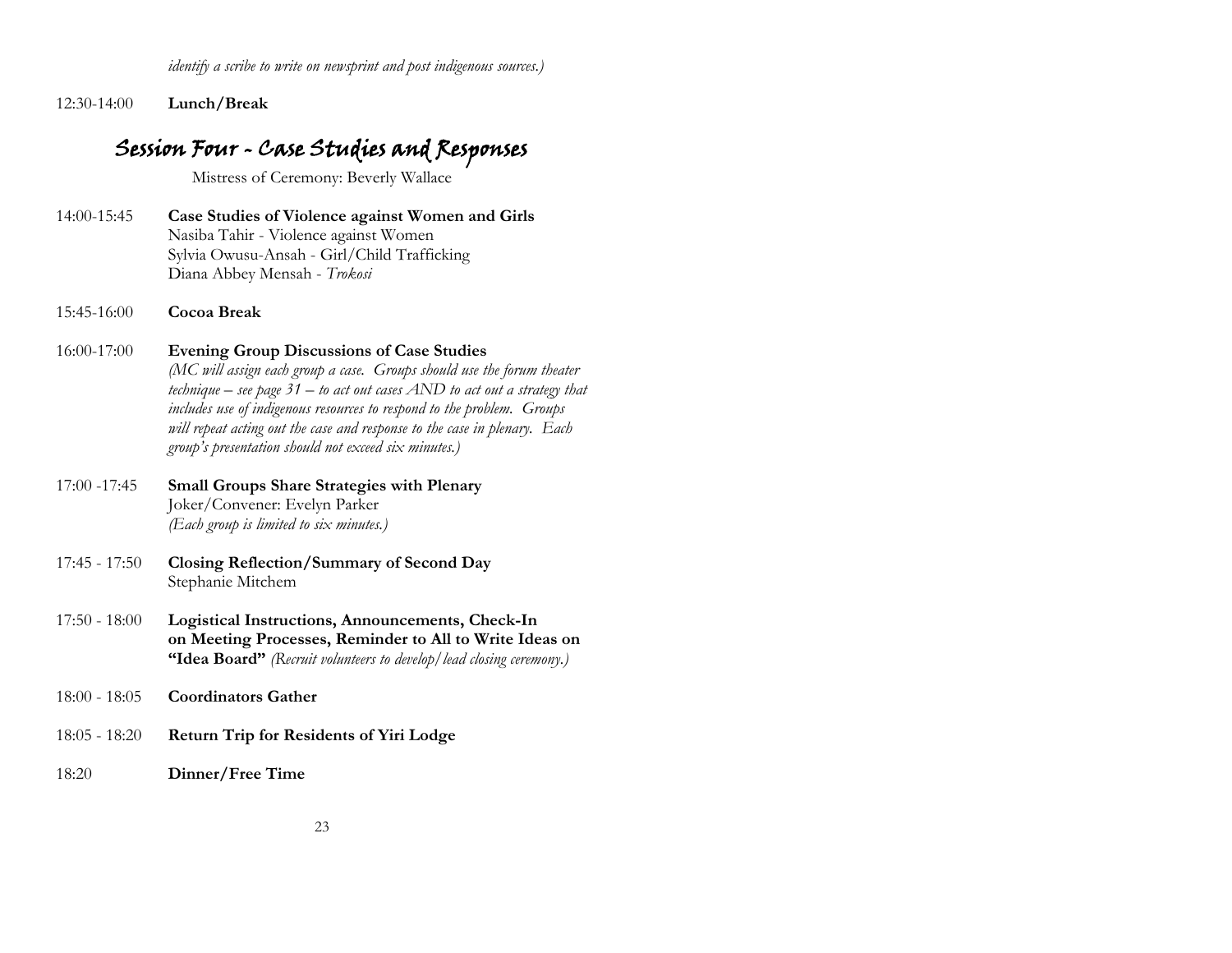Wednesday, July 11

## **Theme: Remembering Our Past**

| 6:30          | Gather at Yiri Lodge for Pick-up to Travel to Elmina        |
|---------------|-------------------------------------------------------------|
| $6:30 - 6:40$ | <b>Small Group Formation</b> (See instructions on page 31.) |
| 7:00          | <b>Busses Leave for Elmina</b>                              |

## Session Five - Elmina Castles**\***

7:00 - 9:15 **Conversations Connect Tuesday's Highlights with Expectations about the Castles** Bus-ride *(MC invites conferees to sit with someone new or someone she wishes to know better. Seat mates should share new insights from Tuesday's sessions, brainstorm possible courses of action through ministry, scholarship, teaching, relationships, etc. Conversations might begin by completing the following sentence: "I did not know \_\_\_\_\_\_\_\_\_\_\_\_\_\_\_\_\_\_\_\_\_\_\_\_\_\_\_\_\_ Brainstorming courses of action might include or conclude with completing the following sentence:* "Now I will \_\_\_\_\_\_\_\_\_\_\_\_.")

9:30 **Guided Tour of Castles\*\***

\_\_\_\_\_\_\_\_\_\_\_\_\_\_\_\_\_\_\_\_\_\_\_\_\_\_\_\_\_\_

<sup>\*</sup>Program coordinators debated whether to use "castle" or "dungeon" to name the place captured Africans were last held before being taken into "New World" enslavement. The name "castle" denotes the paradox of the Church above and enslaved persons in the "dungeon" below. Coordinators decided the term "castle" to highlight this dichotomy and the Church's cruelty toward human beings since, Christian officials celebrated worship in the "castle" while persons were bound in the "dungeon." The decision to use the term suggests other tensions, such as some Africans' collaboration with capture of other Africans, some Africans – in both worlds – enslaving other Africans, and continuing participation of religious institutions in violence and other challenges women face.

<sup>\*\*</sup>The "Litany of Lament," on page 26, will be observed after the tour of the castles, at the end of day, or before Thursday's sessions.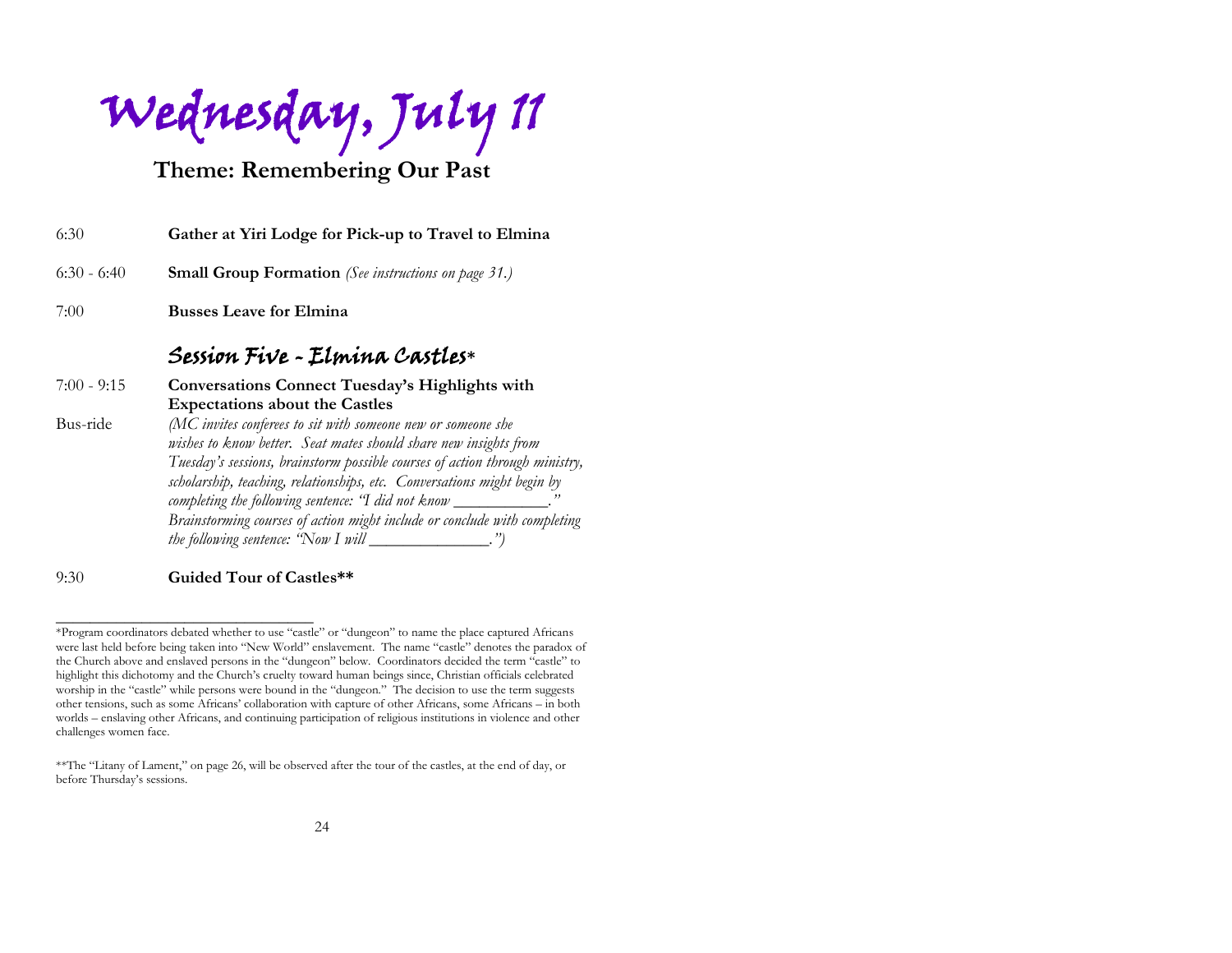## Session Six - Lunch Conversations after Elmina

12:30 **Lunch at Kakum** *(Small groups should sit at table together.)* **Connecting the Past with Gender Violence Today**  *(Convener should begin conversation with each group member saying a word or phrase prompted by tour of the castle. Convener will conclude with prayer and blessing the food. Convener will invite table participants to discuss experiences of the castle by focusing on their word or phrase. Before leaving, convener should invite persons to continue conversation on the bus with seat mates from a different country. After leaving table, convener's responsibility ends.)*

# Session Seven - Bus Ride/End of Day after Elmina

Mistress of Ceremony: Fulera Issaka

- 14:30 **Travel Back to Legon**  *(MC asks persons to sit with someone from a different country. Seat mates share by completing the following sentence: "I feel \_\_\_\_\_\_\_\_\_.")*
- 17:00 17:15 **Closing Ritual - "A Litany of Lament"\*\***
- 17:15 17:20 **Closing Reflection, Summary of Third Day**
- 17:20 17:30 **Logistical Instructions, Announcements, Check-In on Meeting Processes, Reminder to All to Write Ideas on "Idea Board"**

*(Coordinators collect idea charts to organize around themes.)*

17:30 - 17:35 **Coordinators Gather**

 $\_$ 

- 17:35 17:50 **Return Trip for Residents of Yiri Lodge**
- 17:50 **Dinner with Cultural Display**

<sup>\*\*</sup>The "Litany of Lament," on page 26, will be observed after the tour of the castles, at the end of day, or before Thursday's sessions.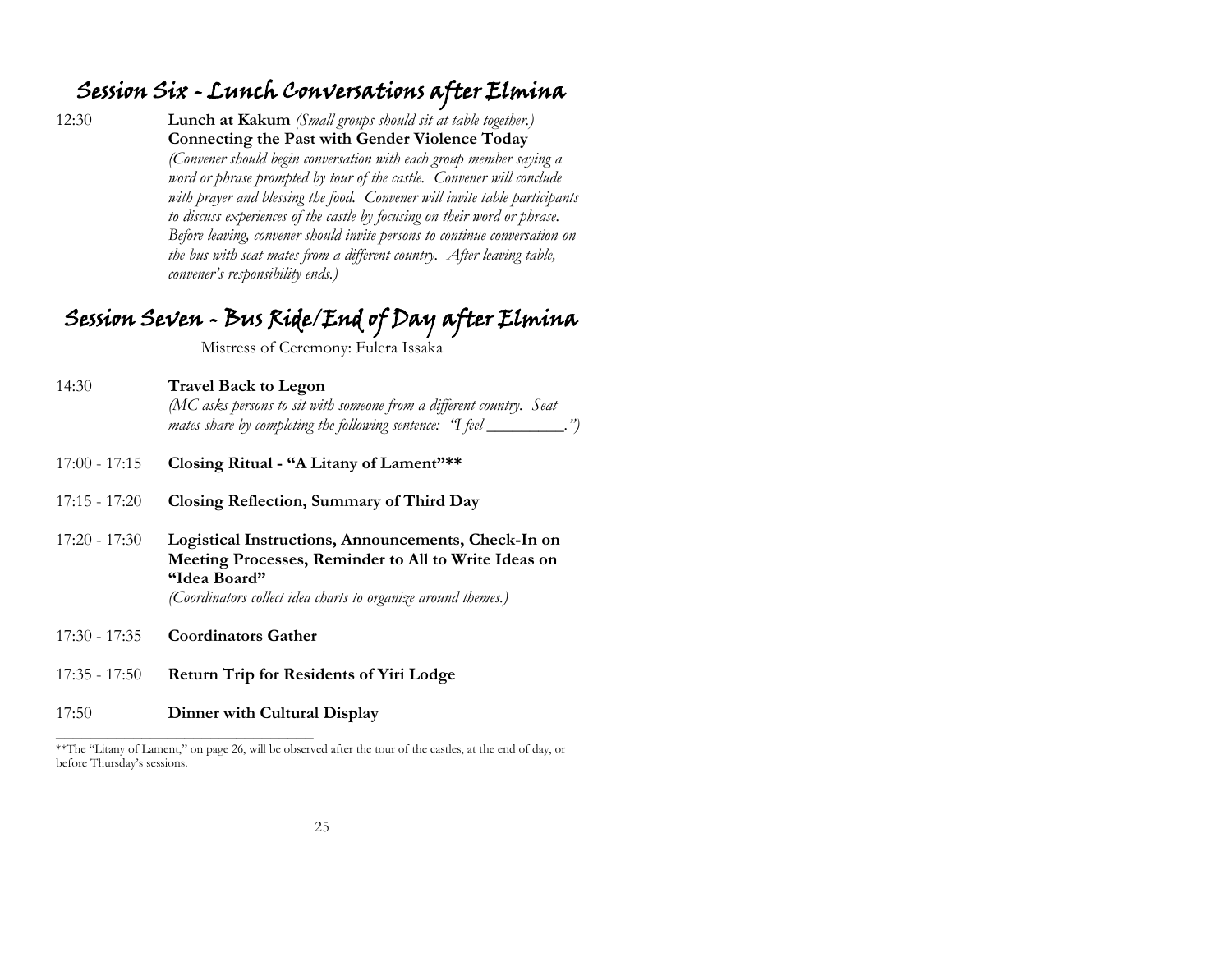#### **A LITANY OF LAMENT**

(After Pilgrimage to Cape Coast, Elmina, Ghana)

#### **All: We re-member YOU.**

Our Mothers and Fathers and Sisters and Brothers Our Aunts, Uncles, Grandmamas, and Granddads. Nanas and Big Mamas, Poppas and Ba-bas, we especially remember you. With big love. Those who were stolen and enslaved in the Maafa. Sometimes captured by tribesmen known Who probably looked just like us Maybe even spoke the same tongue; Disrupting our African lineages Tearing up our families beloved, Breaking the hearts of kindred CRYING "Where are our babies?" "Why did YOU take them?" "Where did our CHILDREN go?" "Oh, MY GOD!" "We S-A-C-R-I-F-I-C-E-D OUR YOUNG!!" Profiting from or protecting "our own." Still, Participating in horrors unseen and unknown!!! **All: We re-member you.** 

We re-member, too, You who enslaved us, who raped us Who starved us and who put us on Slave ships with names like Jesus; You Europeans who stole us and sold us All for greed and wealth. You tried to dehumanize us And make us think and feel that We were less than human That God was not with us That God didn't care and that God did not feel our pain YOU WERE Wrong! **All: We Re-member you.** 

God cried and God moaned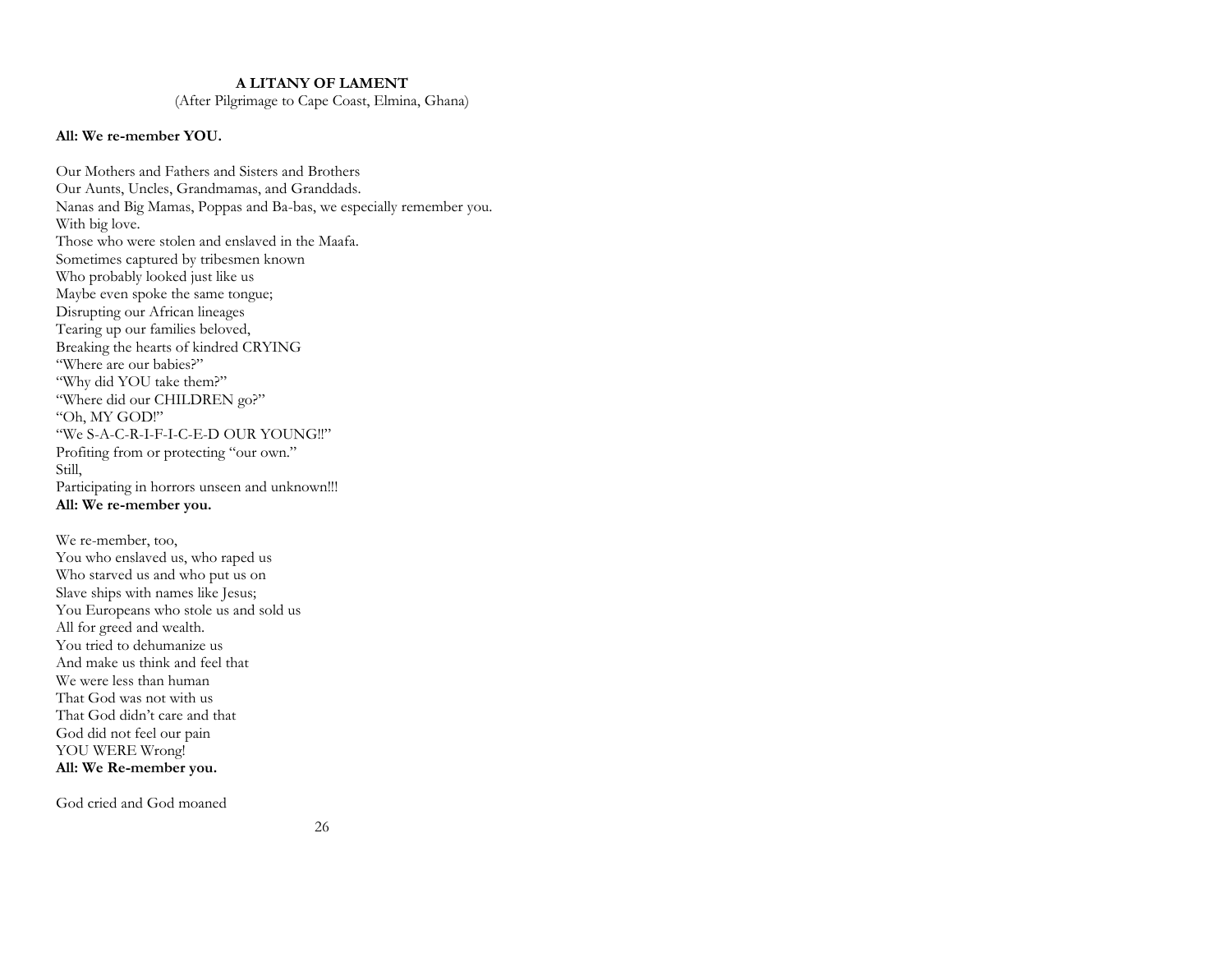With us and kept us all in Her bosom Even those of us sinking to the bottom Of the sea with Yemanja; Or lying in our own living blood In dungeons called "Castles" Or in the belly of cargo ships Or standing on the auction blocks In a strange "New World" Or left behind as family of those many thousands gone. They were wrong AGAIN About those wretched doors of "No return." **All: WE re-member you.**

For We the daughters, Of Anowa, Harriet and Sojourner, Essie, Yaa and Abena; Osun and Oduduwa. *(The community calls the names of saints, priestesses, leaders, ancestors, goddesses, or the names of God.)* **All: We HAVE RETURNED!**

We are angry; we are sad; WE are hurt. We are disillusioned, disgusted, dismayed, dismissed but We are not destroyed! WE are back! WE HAVE RETURNED! **All: We re-member you.** 

With tears. With cries. With wailing. With silence. *(Silence is observed for 30 seconds.)* We beat our breasts. *(Breasts are beaten for 30 seconds.)* We wring our hands. We holler!!!!! We raise our voices in protest!!! *(Members of the community shout words of protest like "NO," with arms raised!)* We feel powerless and We feel powerful. We have many mixed feelings. We are sad to be in this place! We are proud to be in this place! We beat our breasts. We raise our hands and arms. We cry aloud for them and with them God help us! Where are you God? Are You there! We hug each other. **All: We re-member you.** We adamantly protest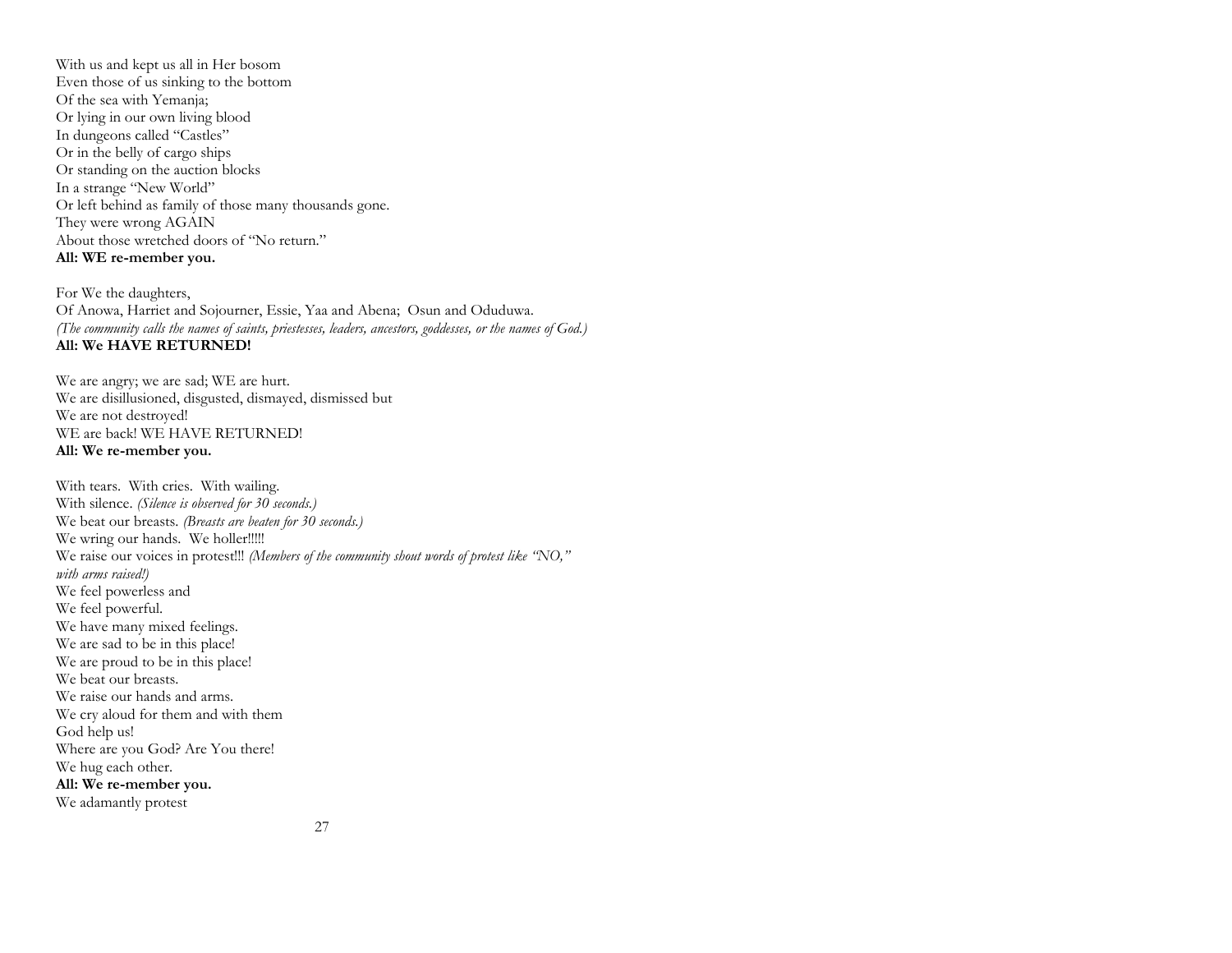Your filthy picking of us from your balcony perch, To rape us In your 'castles,' beside your chapel, Above our dungeons! We stand with the notorious women who Languished in balls and chains in refusal of Your evil wanton lust For our beautiful Black bodies and souls! **All: WE RE-MEMBER YOU!**

YES! We have come back Not only to honor you, your suffering, Your humiliation and shame. But to DECLARE, to all society and religious communities, Our temples, our churches, our mosques, our synagogues And all our edifices of praise and service and worship, WE ARE FREE WOMEN! AND WE ARE ACTING LIKE FREE WOMEN! We are defining ourselves! We are being ourselves! We are loving ourselves, and we are protecting our selves! IN THE NAME OF GOD WE REFUTE VIOLENCE AGAINST WOMEN! In the name of God we refute male supremacy. In the name of God we refute white supremacy. In the name of God we refute internalized oppression of any kind! **All: WE re-member YOU.**

We are blessed and wonderfully made women of a loving God Who will not be silenced or tolerant of "thingification," We are special. We are of divine origin. Thanks to our praying mothers, grandmothers, Aunts and Big Mamas, We are alive! AND MOBILIZING! Now we owe them and ourselves a commitment to renew Our Sacred Covenant to resist any and all forces of evil, To redefine ourselves for ourselves, to rebel against oppression, To remain conscious, To arise, with uplifted voices, To ACT like and on behalf of FREE BLACK WOMEN of GOD, In solidarity with women of color who suffer violence worldwide; We re-member with you our SISTAHS, FOR WE ARE YOU AND YOU ARE US – FOREVER! Carolyn Akua LeeNettie McCrary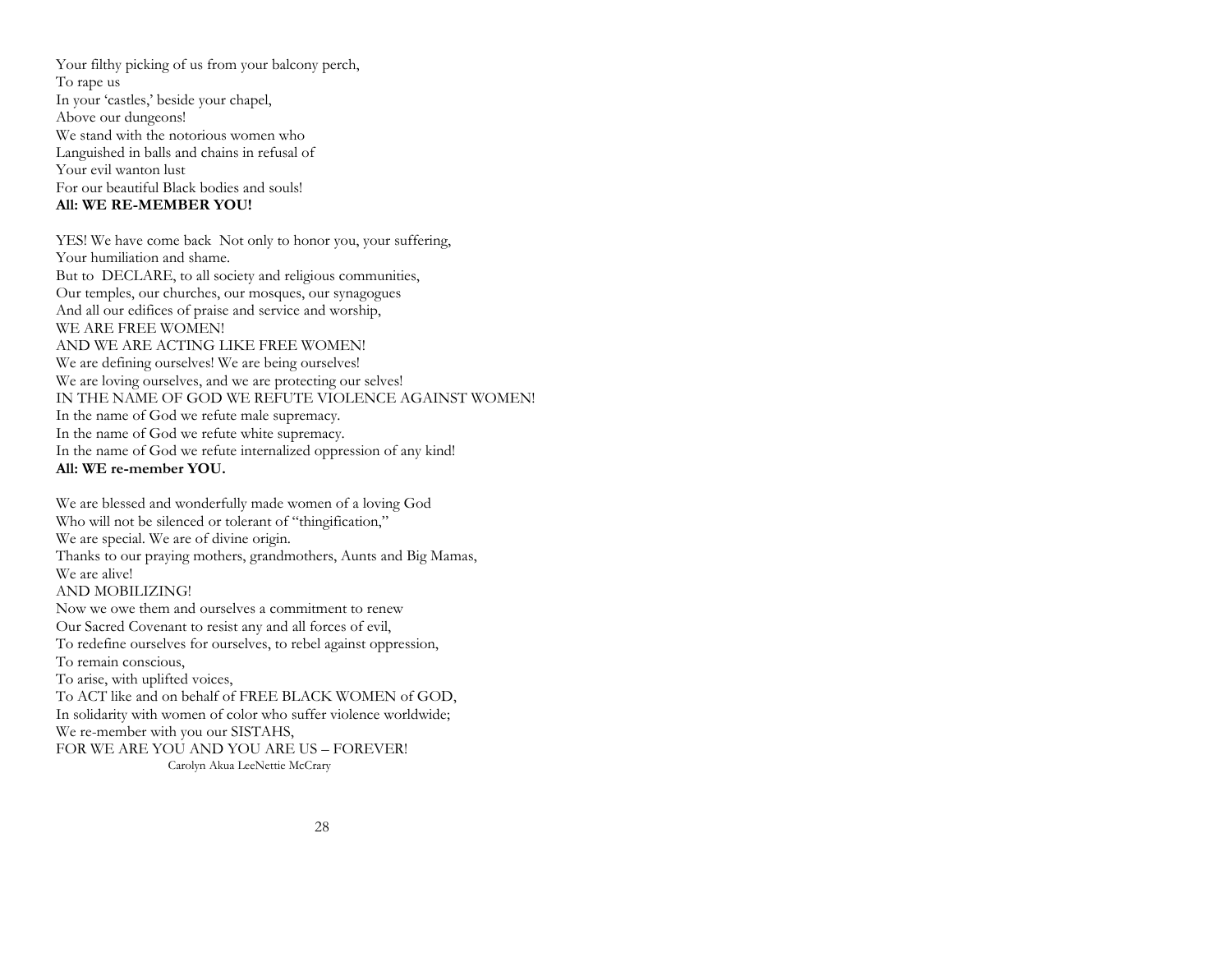Thursday, July 12

## **Theme: Rising from the Dust**

- 8:00 9:00 **Breakfast**
- 9:00 9:15 **Trip for Yiri Residents to Talitha Qumi Centre**
- 9:15 9:25 **Small Group Formation** *(See instructions on page 31.)*

### Session Eight - Next Steps

Mistress of Ceremony: Elizabeth Amoah

- 9:30-10:30 **Small Groups Consider Potential Next Steps** *(Small groups develop "ideas for collaboration" on projects that would further the conference's goal of developing collaborations among African and African diasporan women in religion and theology. By lottery, each group will be assigned a context for developing projects, either* **houses of worship/religious institutions, academic settings, or communities***. Group discussions should address the following question: How do we collaborate to reduce and prevent, address, and/or publicize violence against women and girls of African descent?)*
- 10:30 11:00 Break

#### 11:00 - 12:15 **Affinity Groups Chart Next Steps**

*(MC instructs conferees to form new"affinity" groups around "idea board" themes. Affinity groups choose a convener in first 10 minutes. Using the conference goal of developing collaborations among African and African diasporan women, and theme of "mobilizing amidst violence against women and girls in Africa and its diaspora," groups select a category from idea board and plan specific next steps to share with plenary. Next steps*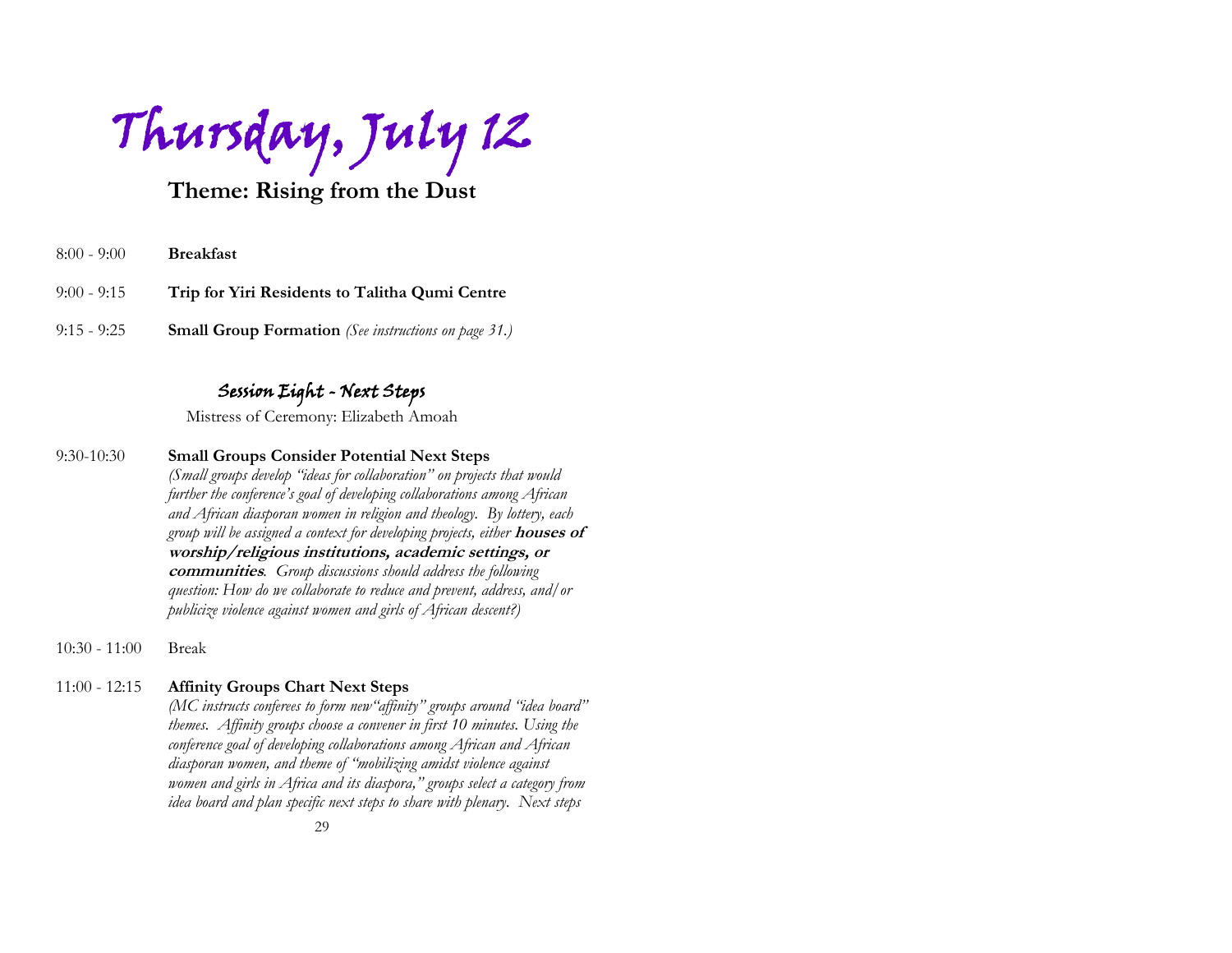*should (1) demonstrate that collaboration is occurring, (2) focus on violence against women and girls, (3) identify what agencies, ministries, organizations, institutions will be partners, (4) identify what resources already are available for this project, what resources are needed, and how needed resources will be gathered, (5) indicate a rough time-line, and (5) identify who is responsible for what. Next steps work may include any collaborative project – grand or small – that is doable. A chart of next steps should be written on large newsprint for sharing in plenary.)*

12:15 - 13:30 **Lunch** *(MC identifies four volunteers to serve as panelists who share their experiences – challenges and successes – with gathering resources and undertaking projects.)*

# Session Nine - Moving forward in Collaboration

Mistress of Ceremony: Rashida Alhassan

- 13:30 14:15 **Plenary Sharing - Affinity Groups Share Projects** *(MC will moderate brief sharing of groups projects.)*
- 14:15 15:15 **Best Practices Resource Panel** Chair: Shirley Geiger *(Chair coordinates panelists sharing – 10 minutes – and discussion.)*
- 15:15 15:30 **Break**

14:30 - 17:00 **Forum Theater in Plenary**  Joker/Convener: Evelyn Parker *(In plenary, conferees use the forum theater method to work on solutions for potential challenges to resourcing and completing two projects – one from Africa and one from North America – as identified by the MC.)* 

- 17:15 18:30 **Closing Ceremony**
- 18:30 **Cultural Display**
- 19:00 **Return Trip for Residents of Yiri Lodge**
- 19:15 **Dinner**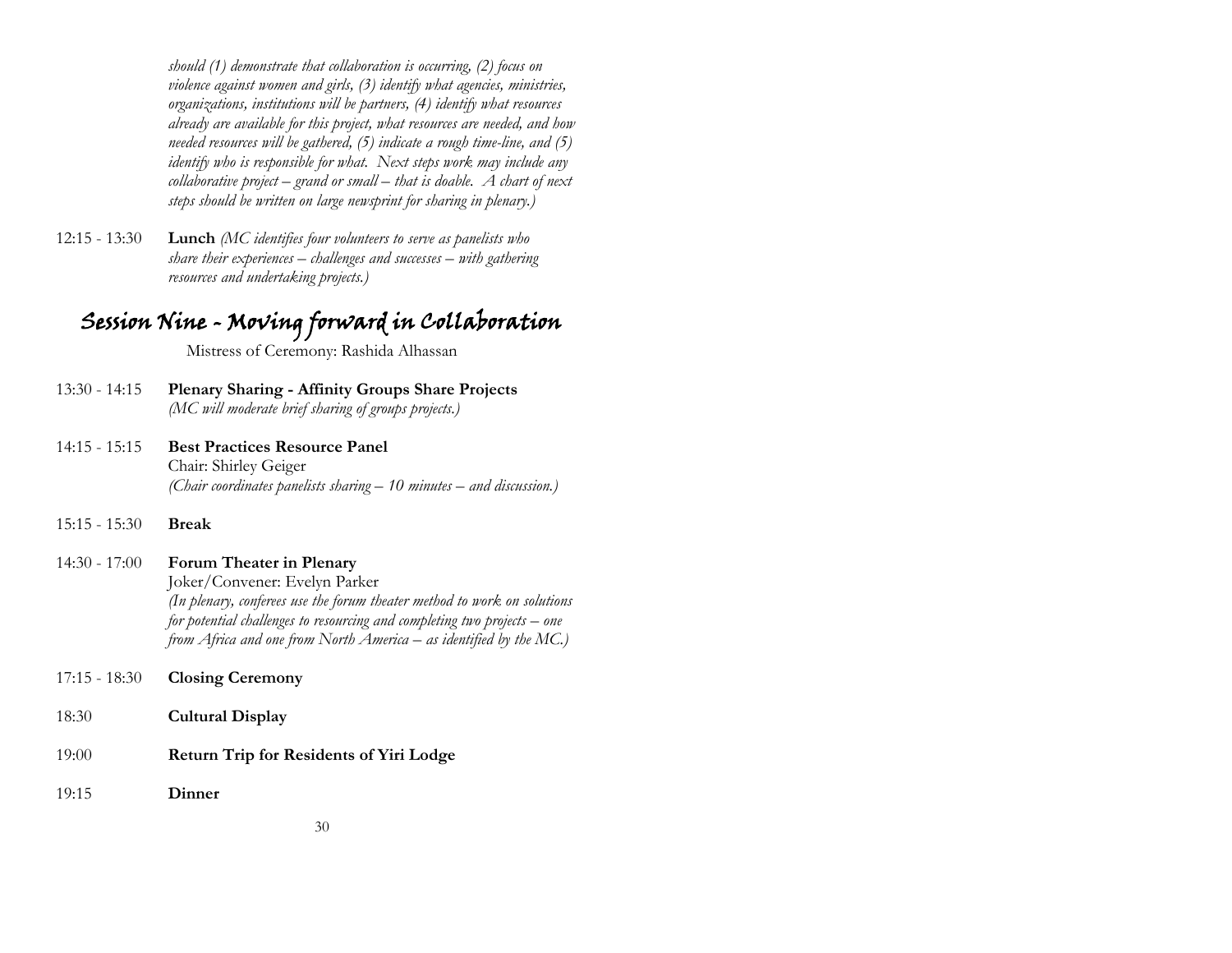Conference Processes & Resources

### **Instructions for Daily Composition of Small Groups**

Small group work is intended to help facilitate the conference goal of providing a context to develop collaborations among African and African diasporan women in religion and theology.

New small groups will be formed daily. Persons are encouraged to stay with the same group for the entire day. At the initial formation of each group, members should choose a convener. After the first day, subsequent group conveners should be selected from among persons who have not yet served in this role. Specific responsibilities for groups and conveners are indicated on each day's program.

Small groups will be comprised of seven to ten persons. No group should include more than two to three persons from any one country. No group should include more than four persons who were in the same group on the previous day. All groups should be formed and a convener selected within ten minutes of arrival at the Talitha Qumi Center each morning.

## **Instructions for Forum Theater Technique (adapted)**

[www.TOPLAB.org](http://www.toplab.org/) or [toplabnyc@gmail.com](mailto:toplabnyc@gmail.com)

The Theater of the Oppressed repertory was developed by Brazilian director, popular educator and Workers Party activist Augusto Boal during the popular education and culture movements of the 1950s and 1960s. Boal's interactive approach to theatrical expression emphasizes physical dialogues, non verbal imagery, consensus-building and problem-solving processes, and techniques for developing awareness of both external and internalized forms of oppression.

An innovative approach to public forums, *Forum Theater* is among Boal's techniques for problem-solving. The nomenclature for Forum Theater includes:

*Actors* – group participants.

*Spect-actors* – group participants who become active in creating alternative solutions.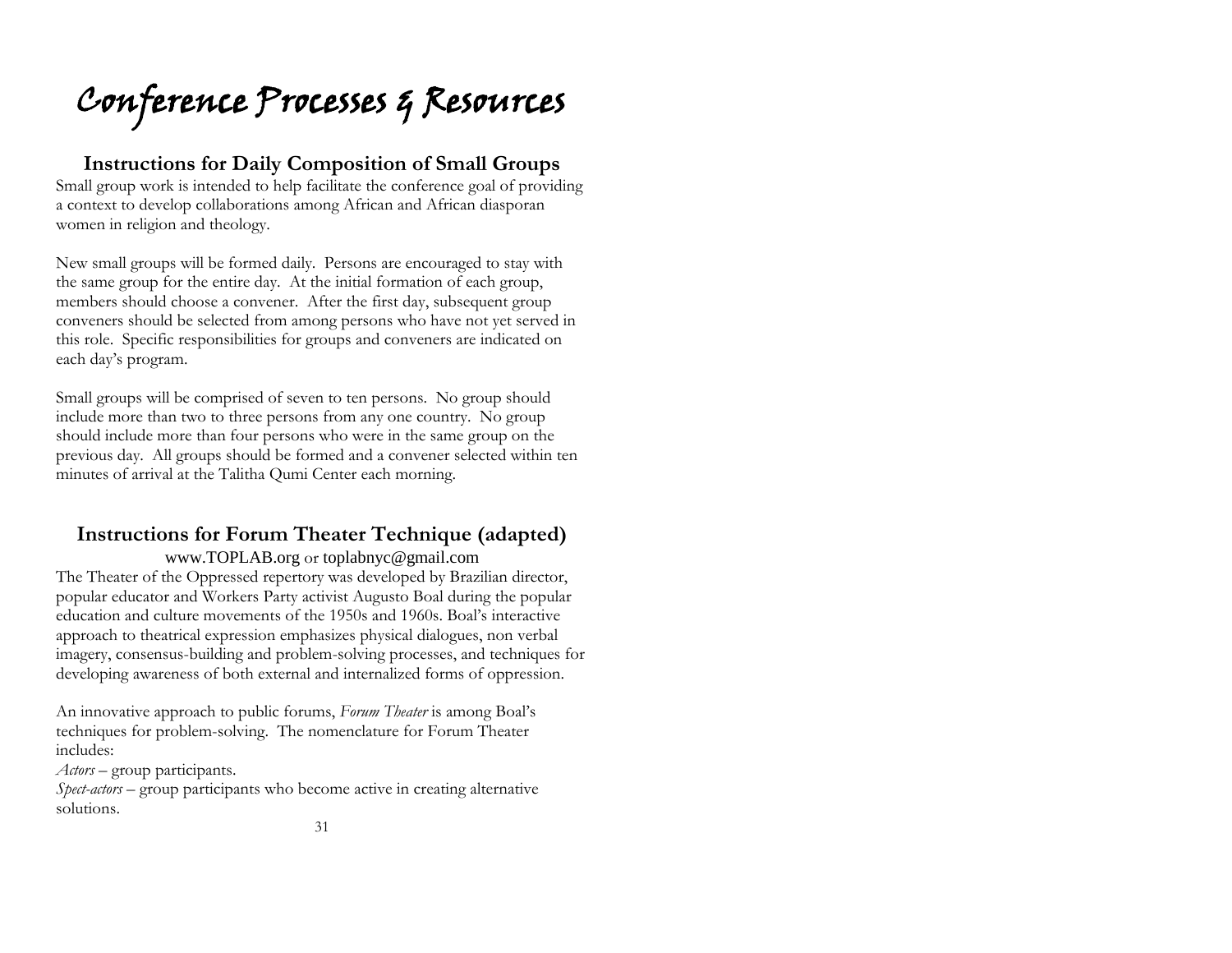*Protagonist* – person trying to overcome an oppressive situation. *Antagonists* – person(s) portraying the obstacles or the oppressive situation. *Joker* – The group's convener facilitating the process.

The *Joker* reads the case study or an actor is asked to tell a story, taken from daily life, containing a political or social problem of difficult solution. *Actors* will volunteer to present a skit or improvise a scene from the case study that focuses on the central problem. The group's work embodies possible strategies that improve on the original response by the protagonist.

When the skit is over, the audience or other group members discuss the proposed solution, and then the scene is performed once more. But now, audience members are urged to intervene by stopping the action, coming on "stage" to replace protagonist, and enacting their own ideas or solution to the problem. The antagonist remains on "stage" portraying the oppressive situation as originally presented. Thus, instead of remaining passive, the audience becomes active "spect-actors" who now create alternative solutions and control the dramatic action.

The aim of the forum is not to find an ideal solution, but to invent new ways of confronting oppression.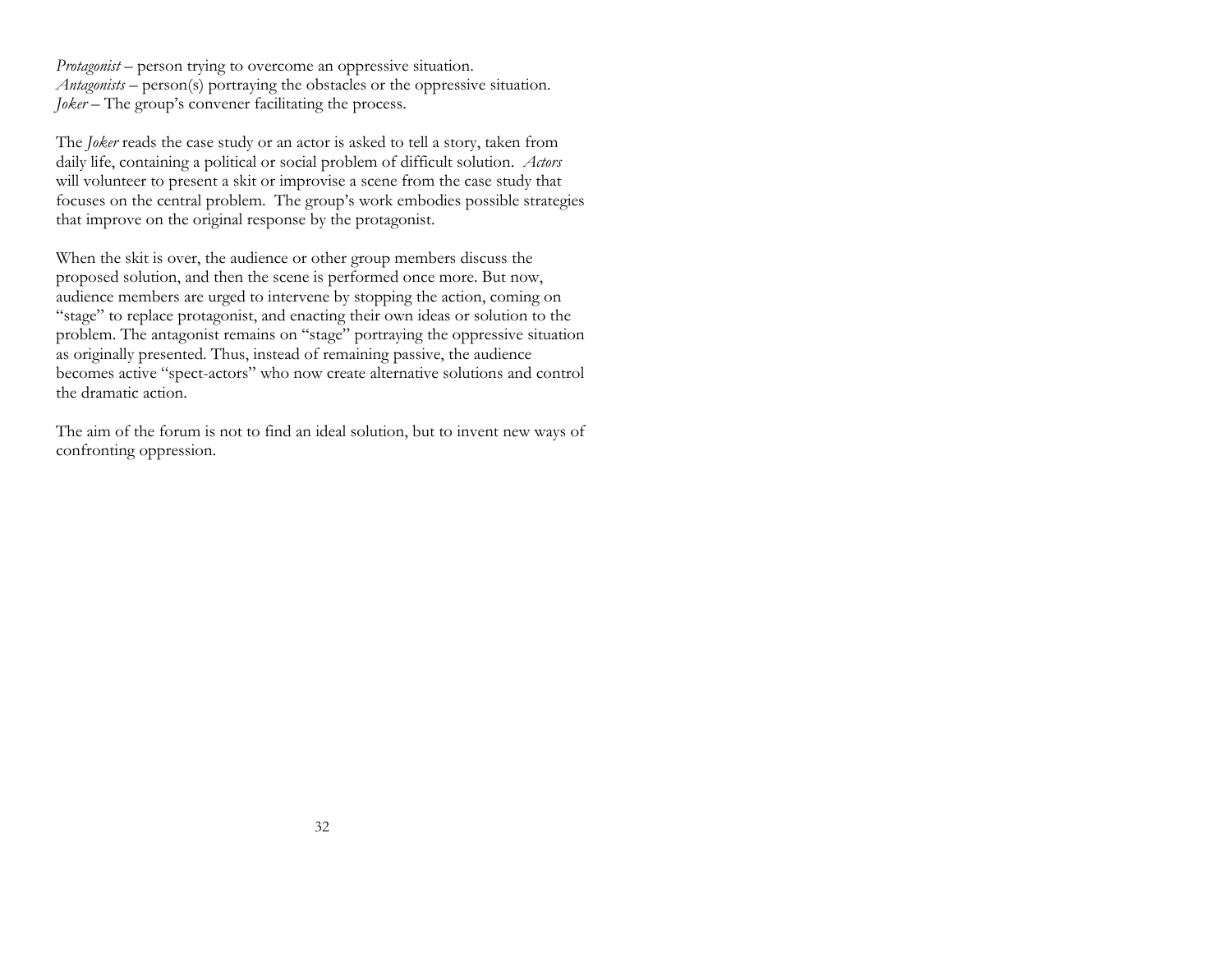# Plenary Speakers

**Mercy Amba Oduyoye** is a Ghanaian Christian theologian most known for her work in developing African women's theology. She is founding director of the Institute of African Women in Religion and Culture at Trinity Theological Seminary, Legon, Ghana. Oduyoye studied at University of Ghana (B.A., 1963) and Cambridge University (B.A. 1965, M.A. 1969). Beginning in 1967 until 1979 she served the World Council of Churches as Youth Secretary. She served as WCC Deputy General Secretary from 1987 to 1994. Oduyoye also was president of the World Student Christian Federation. She has taught at the institutions across the globe including the University of Ibadan Harvard University, Union Theological Seminary, Princeton Theological Seminary, and Emory University. Oduyoye received honorary from the University of the Western Cape in 2002 and Yale University in 2008. Although her work focuses on African women's theology, Oduyoye has long made connections across the globe. She is one of the first female members of the Ecumenical Association of Third World Theologians and she conceived and organized founding of the Circle of Concerned African Women Theologians 1989, ensuring the participation of diasporan African women in that meeting. Oduyoye writes Christian theology from an African perspective and especially explores how African religion, culture, and economic oppression influence African women's experiences. Her books (and more than six dozen articles) include *Hearing and Knowing: Theological Reflections on Christianity in Africa* (1986), *Daughters of Anowa: African Women and Patriarchy* (1995), *Introducing African Women's Theology* (2001), and *Beads and Strands: Reflections of an African Woman on Christianity in Africa*   $(2004).$ 

**Dianne M. Diakité** is an associate professor of Religion and African American Studies at Emory University. She obtained her B.A. from Colgate University, her M.Div. from Harvard Divinity School and her Ph.D. from Union Theological Seminary in the City of New York. Professor Diakité's teaching and research focus upon African and African Atlantic/diaspora religious cultures. She is the author of Three Eyes for the Journey: African Dimensions of the Jamaican Religious Experience and a number of articles and essays covering a wide array of topics in African and African diaspora religious studies. She has extensive international experience in Africa, and the Caribbean, including seventeen months as a Fulbright Scholar conducting archival and ethnographic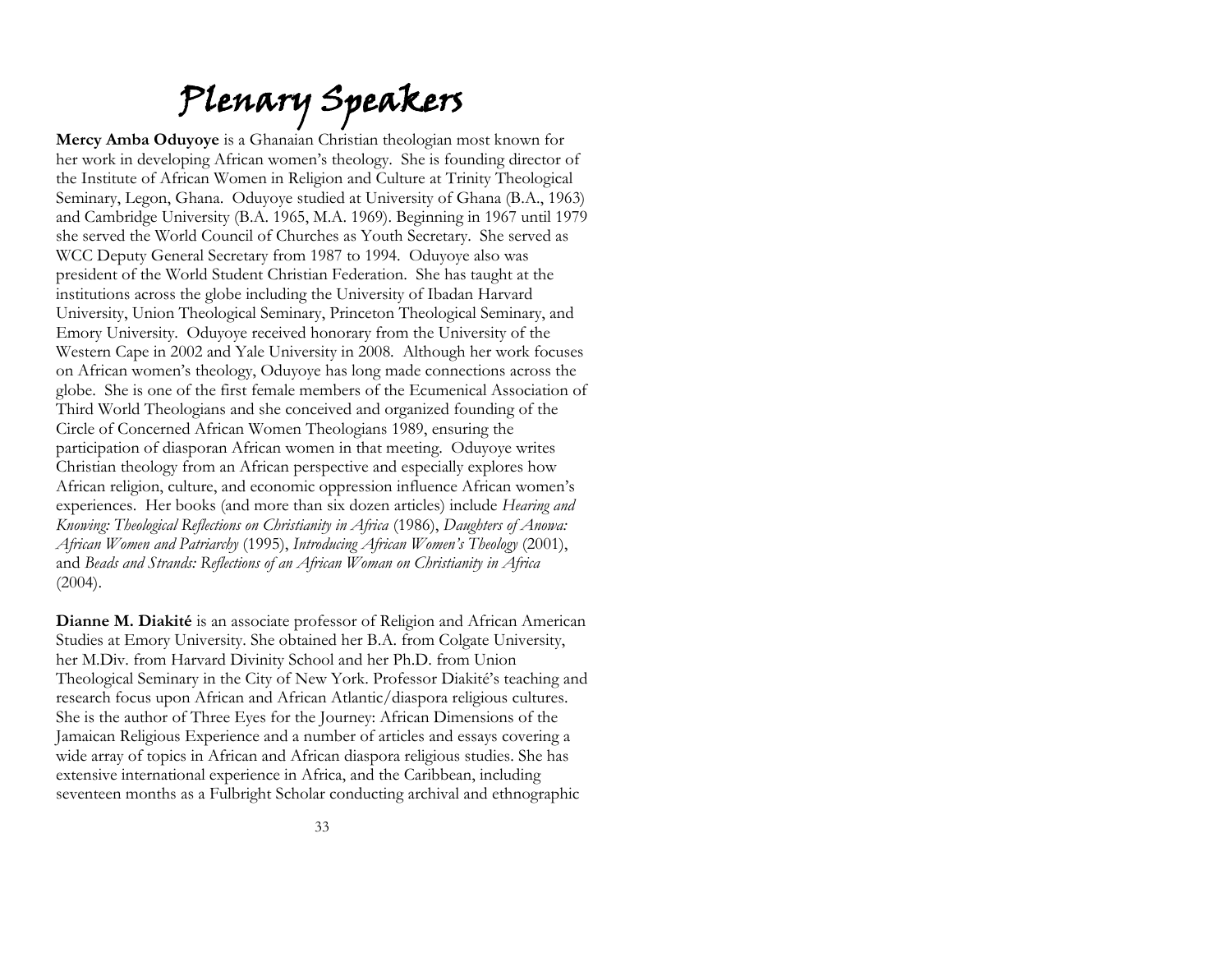research in Democratic Republic of Congo and thirteen years of repeated travel to Trinidad to pursue research on the Yoruba-based Orisa religion. Professor Diakité's active research agenda includes a book project examining Local and Transnational Legacies of African Christianity in West-Central Africa and the Black Atlantic World and a co-authored book-length manuscript entitled Religious Vocabularies of Africa: Obeah, Orisa and Identity in Trinidad. She is committed to studying and teaching about African religious cultures in continental and diasporic contexts.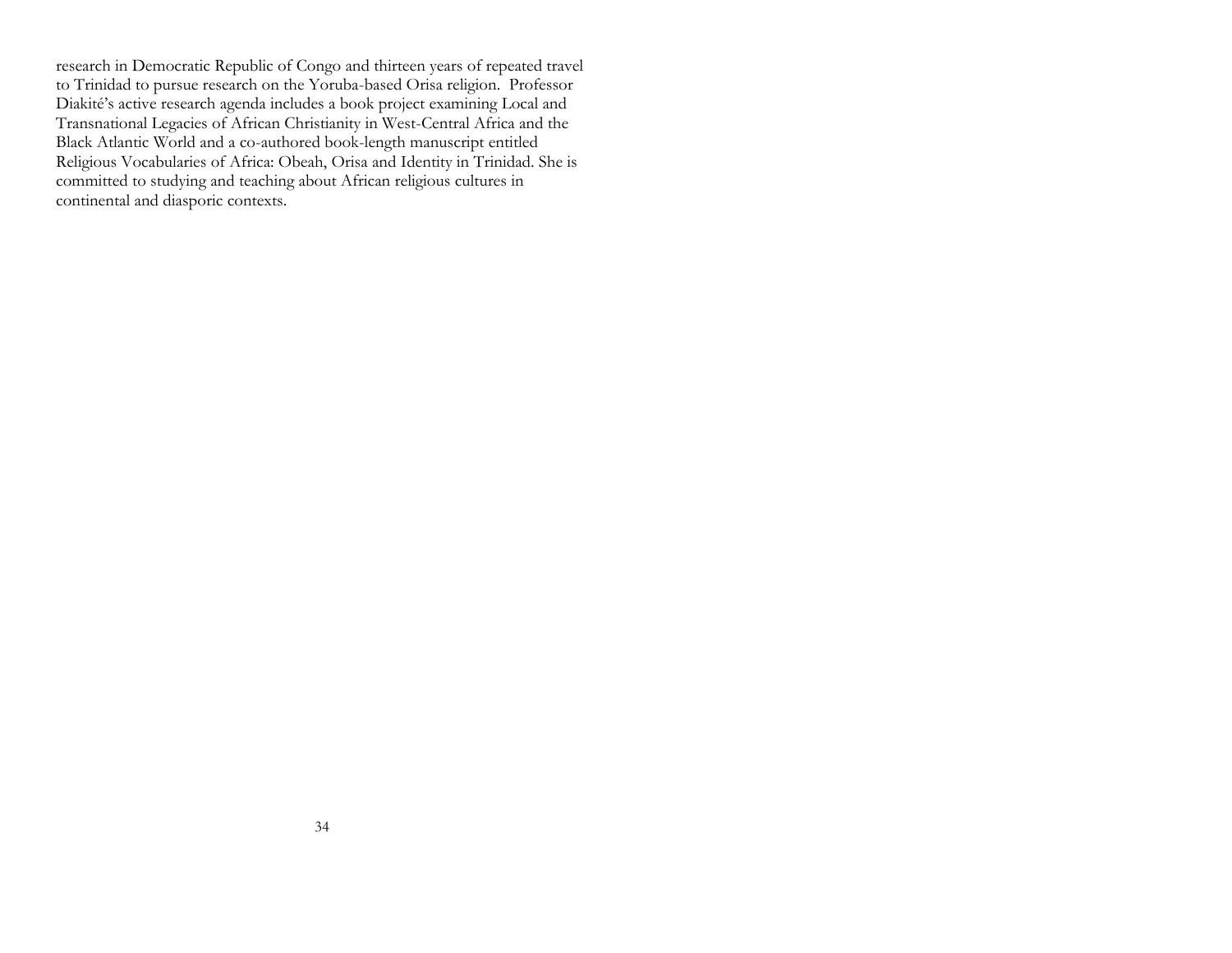# Conference Participants

Aisha Abdul-kadr, Ghana Amey Victoria Adkins, USA Rashida Alhassan, Ghana Rose Mary Amenga-Etego, Ghana Rabiatu Ammah, Ghana Elizabeth Amoah, Ghana Joyce Boham, Ghana Joy R. Bostic. USA Meredith F. Coleman-Tobias, USA Diane Diakitè, USA Nana Amba Eyiaba, Ghana Shirley M. Geiger, USA Melanie L. Harris, USA Celestina Isiramen. Nigeria Fulera Issaka, Ghana April G. Johnson, USA NaShieka Knight, USA Anna Kpaan, Liberia Eunice Ktikti, Ghana Anna Kaydor Lambala, Liberia Helen Adekunbi Labeodan, Nigeria Carolyn Akua L. McCrary, USA Diana Abbey Mensah, Ghana Stephanie Y. Mitchem, USA Hajia Maryam Musah, Ghana Mercy Amba Oduyoye, Ghana Ruth O. Oke, Nigeria Sylvia Owusu-Anasah, Ghana Evelyn L. Parker, USA Judith Roberts, USA Rosetta E. Ross, USA Hajia Ramatu Saani, Ghana Evelyn Ahin Sam, Ghana Angela Denise Sims, USA Fatima Sulemanu, Ghana

Nasiba Tahir, Ghana Hajia Shetu Tahir, Ghana Eboni Marshall Turman, USA Beverly R. Wallace, USA Yatta Roslyn Young, Liberia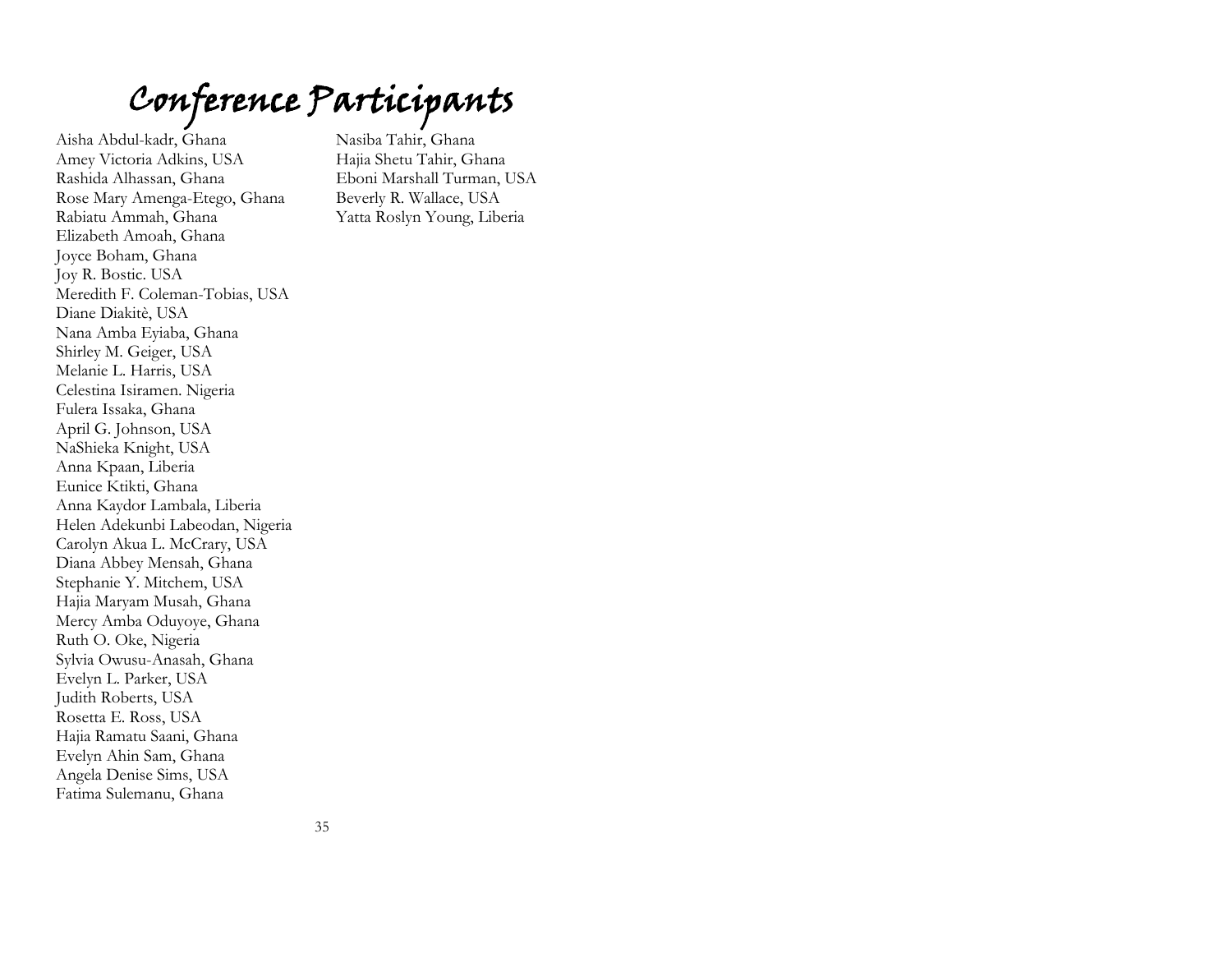Thank You

**Women's Division, International Ministries with Women, Children, and Youth, The United Methodist Church**

**Evangelist Jackie Ross-Roy and Church Women United, Dallas, Texas**

**The Talitha Qumi Center**

**Bernita Croslan, Administrative Services, Spelman College**

**Carolyn Douglas, Faculty Administrative Assistant, Perkins School of Theology**

**Janet Kaiser at Love to Travel**

**Ghana Conference Program Committee (Emilie M. Townes, Rose Mary Amenga-Etego, Meredith Coleman-Tobias, and Melanie Harris)**

**Georganne Mires at Colwick Travel** 

**Constance Barnes**

**Geraldine Parker**

**Yolanda Smith**

**Shannon Clarkson**

**Nami Kim**

**Carolyn McCrary**

**Charlene Sinclair**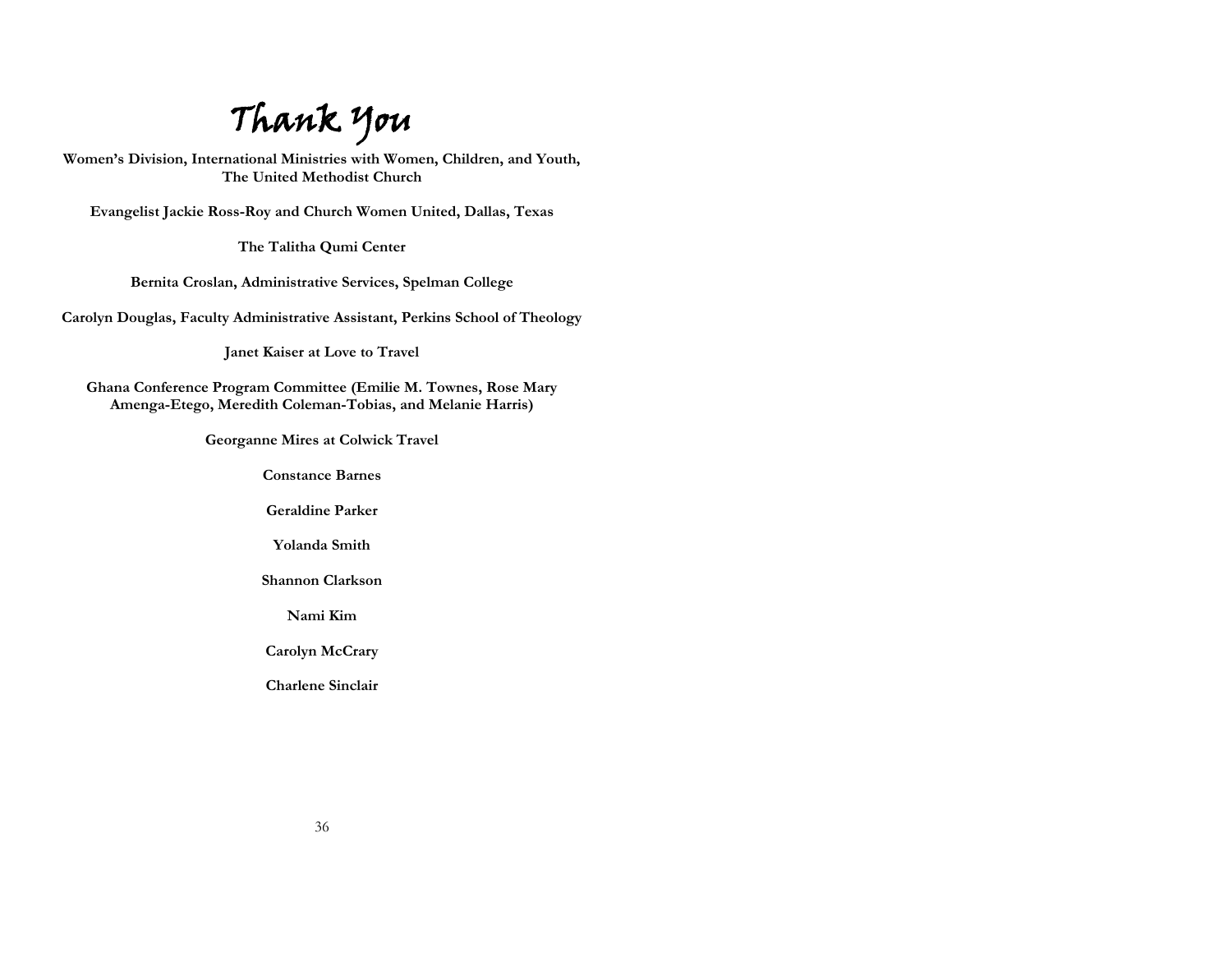| Notes |
|-------|
|       |
|       |
|       |
|       |
|       |
|       |
|       |
|       |
|       |
|       |
|       |
|       |